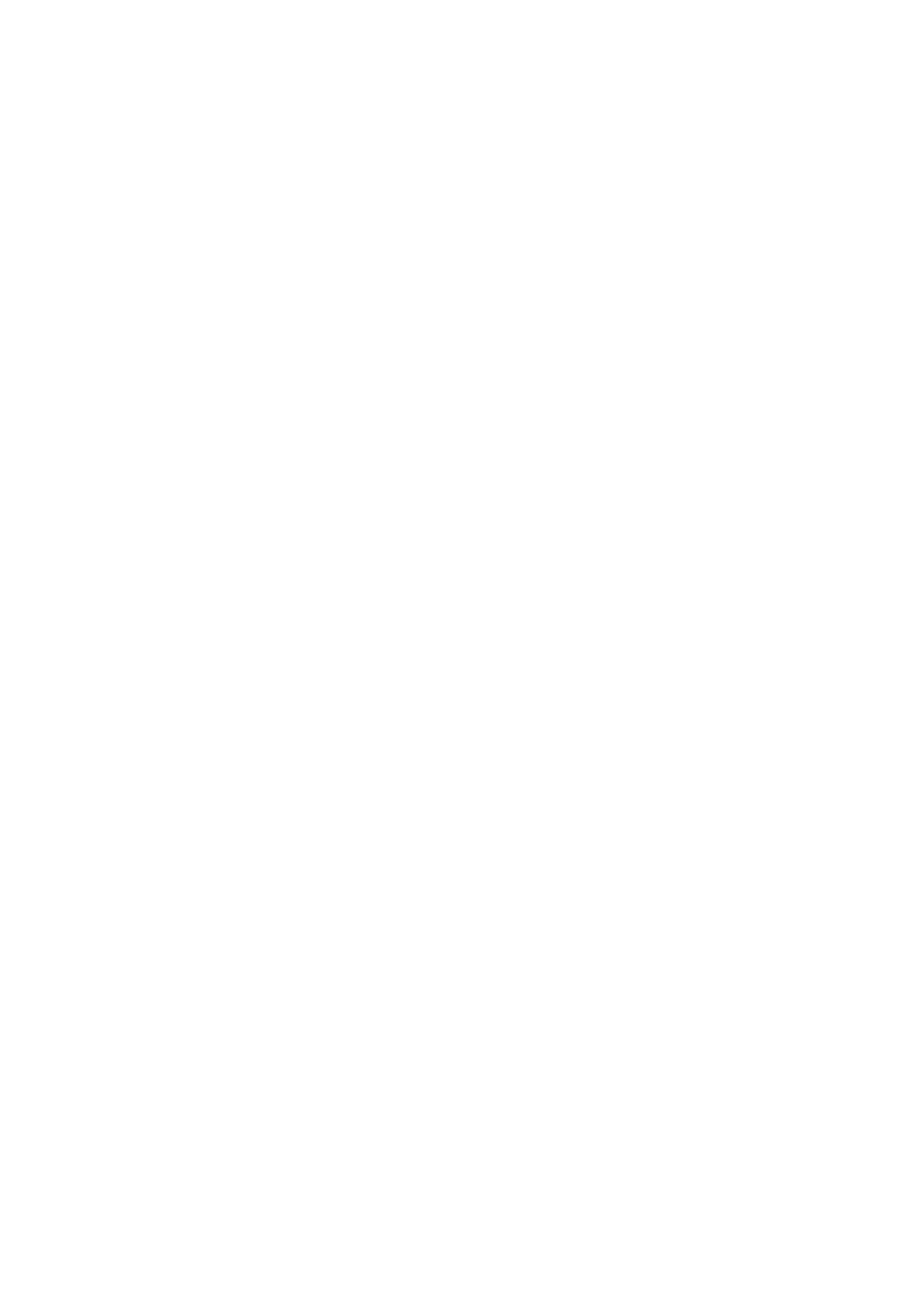## Chapter 17♦ Health, Safety and Security

## **INTRODUCTION**

17.1 Energy generation has the potential to affect the health of the local population through the construction, operation and decommissioning of energy generation plant and the subsequent distribution of energy through electricity distribution infrastructure. This chapter therefore identifies those health, safety and security measures which are addressed within the design of the Scheme in line with relevant legislation and stakeholder requirements, before going on to consider any cumulative issues (including any arising as a result of the Electrical Connection). It also provides a summary of the assessments relevant to health, safety and security that have been undertaken in connection with the Scheme and are included within other chapters of the ES.

## **Key Policies and Guidance**

- 17.2 The following policies and regulations are relevant to health, safety and security in relation to projects of this scale within the UK:
	- Overarching National Policy Statement for Energy (NPS EN-1);
	- National Policy Statement for Gas Supply Infrastructure and Gas and Oil Pipelines (NPS EN-4);
	- Control of Major Accident Hazards Regulations 2015 (COMAH);
	- The Construction (Design and Management) (CDM) Regulations 2015;
	- Health and Safety at Work Act 1974 and topic specific secondary legislation under this Act;
	- The Planning (Hazardous Substances) Regulations 2015;
	- Part III of the Environmental Protection Act 1990, as amended (statutory nuisance);
	- Environmental Permitting (England & Wales) Regulations 2010, as amended (EPR); and
	- Demonstrating compliance with EMF public exposure guidelines: A voluntary Code of Practice. Department for Energy and Climate Change (DECC). March 2012.
- 17.3 According to Section 4.15 Security Considerations, of NPS EN-1:

## **WREXHAMPOWERLIMITED**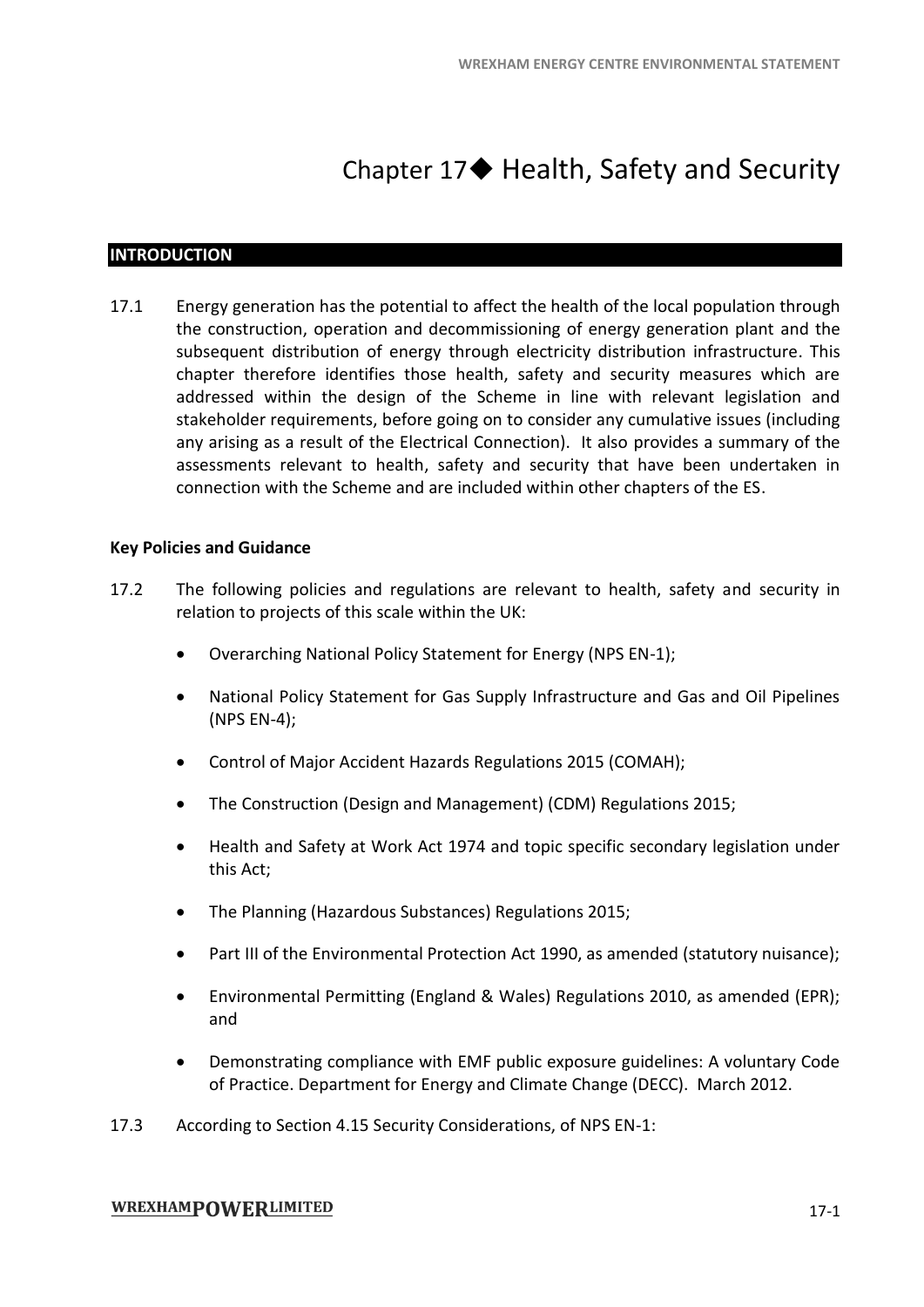*'Overall responsibility for security of the energy sector lies with DECC. It works closely with Government security agencies including the Centre for the Protection of National Infrastructure […]' (paragraph 4.15.1).*

'Government policy is to ensure that, where possible, proportionate protective security measures are designed into new infrastructure projects at an early stage in the project development. Where applications for development consent for infrastructure covered by this NPS relate to potentially 'critical' infrastructure, there may be national security considerations.' (paragraph 4.15.2).

17.4 Potential health effects are considered in Section 4.13 of NPS EN-1, which states that:

*'where the proposed project has an effect on human beings, the ES should assess these effects for each element of the project' (paragraph 4.1.32).* 

- *17.5* It also states that:
- 17.6 'The direct impacts of health may include increased traffic, air or water pollution, dust, odour, hazardous waste and substances, noise, exposure to radiation, and increases in pests.' (paragraph 4.13.3)

## **Consultation**

17.7 Public Health England (PHE) wrote to PINS on 23 April 2014 in response to the WPL's Scoping Report, stating that:

> *[PHE will] 'only consider information contained or referenced in a separate section of the ES summarising the impact of the proposed development on public health'*

> *The EIA should include consideration of the COMAH Regulations (Control of Major Accident Hazards) and the Major Accident Off-Site Emergency Plan (Management of Waste from Extractive Industries) (England and Wales) Regulations 2009: both in terms of their applicability to the installation itself, and the installation's potential to impact on, or be impacted by, any nearby installations themselves subject to the these Regulations*

> *There is evidence that, in some cases, perception of risk may have a greater impact on health than the hazard itself… PHE supports the inclusion of this information within EIAs as good practice'*

17.8 PHE's letter is within Appendix 2 of the Secretary of State's Scoping Opinion, itself located at Appendix 5.1 to this ES).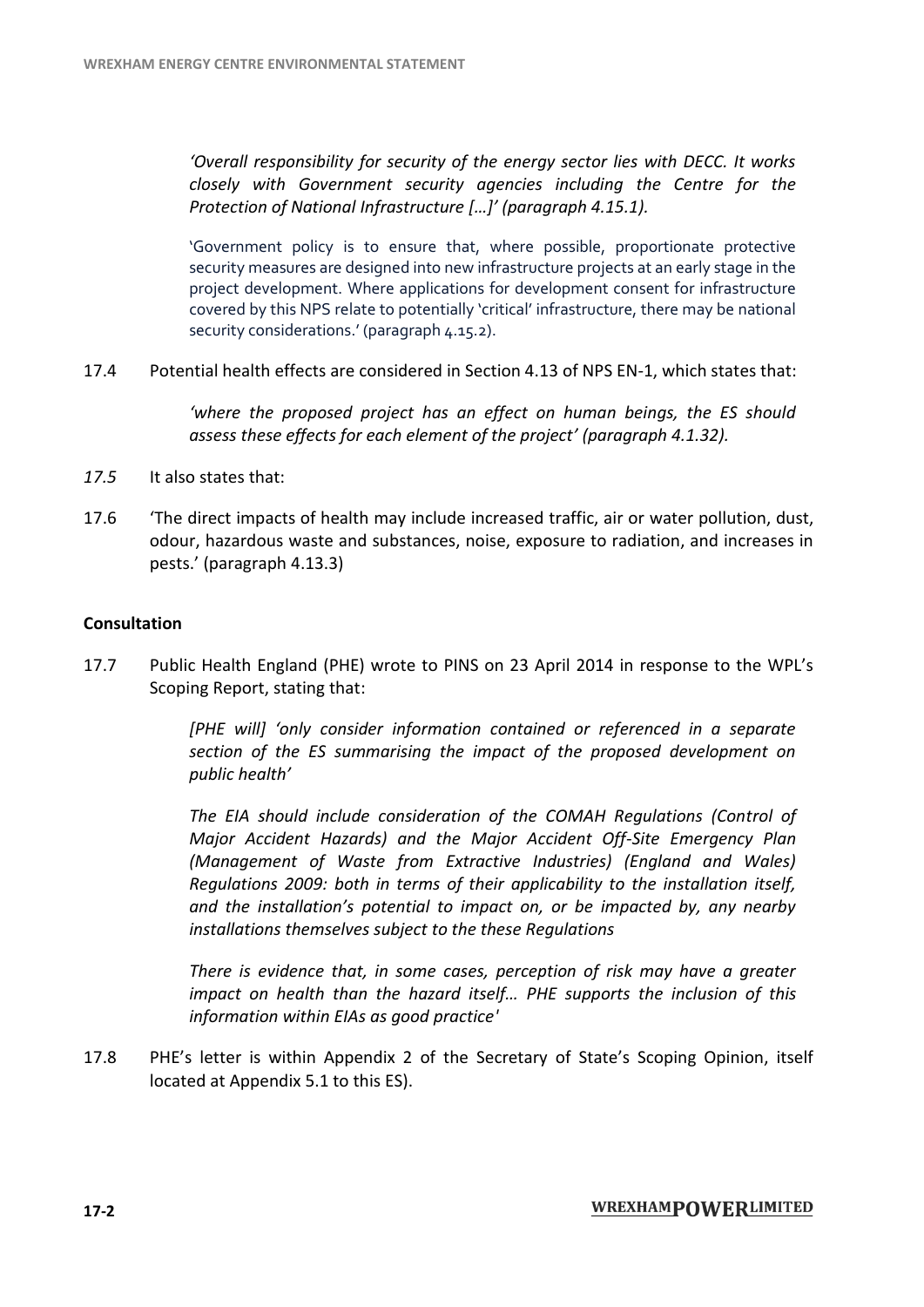- 17.9 PHE also wrote to WPL on 15<sup>th</sup> August 2014 as part of the PA 2008 Section 42 Consultation. The letter notes PHE's satisfaction with the proposed approach and reiterates the request for a dedicated public health section in the ES.
- 17.10 The Health and Safety Executive (HSE) did not provide a response to WPL's Scoping Report. However, it did respond to the PA 2008 Section 42 Consultation on 22<sup>nd</sup> August 2014, and made the following observations:
	- The Site does not fall within the Consultation Zones of hazardous installations or Major Accident Hazard Pipelines (MAHP).
	- The Gas Connection pipeline may be a MAHP requiring notification under the Pipelines Safety Regulations 1996.
	- That WPL should consider whether Hazardous Substances Consent is required (see the Planning (Hazardous Substances) (Wales) Regulations 2015 section below).
	- Electrical safety would need to be considered, with reference to the Health and Safety at Work Act (1974), Electricity at Work Regulations (1989) and the Electricity, Safety, Continuity and Quality Regulations (2002).
	- The Site does not impinge on any separation distances of any explosives licenced site.
- 17.11 The Civil Aviation Authority (CAA) in its response to WPL's scoping request noted that:

*'the tallest associated structures are expected to be 1 or 2 chimney stacks that would each have a height of up to 40-50 m. On that basis I belief [sic] the following (potential) issues are worthy of consideration'.* 

17.12 The CAA goes on to note the need to check for local aerodromes. With regard to aviation warning lighting, the stack height being well below the height at which such lighting is required by Article 219 of the UK Air Navigation Order (150 m), lighting would not be required unless there was a specific issue with a local aerodrome. It has been separately confirmed that the closest aerodromes are Hawarden Airport (Chester Airport) and Chirk Airstrip, both approximately 14 km away meaning that neither would be affected by the proposed height of the stacks.

## **Approach**

- 17.13 This chapter covers the following aspects:
	- the health, safety and security aspects which are largely governed by health and safety legislation and guidance and are inherent in the design of and operational procedures for the Scheme; and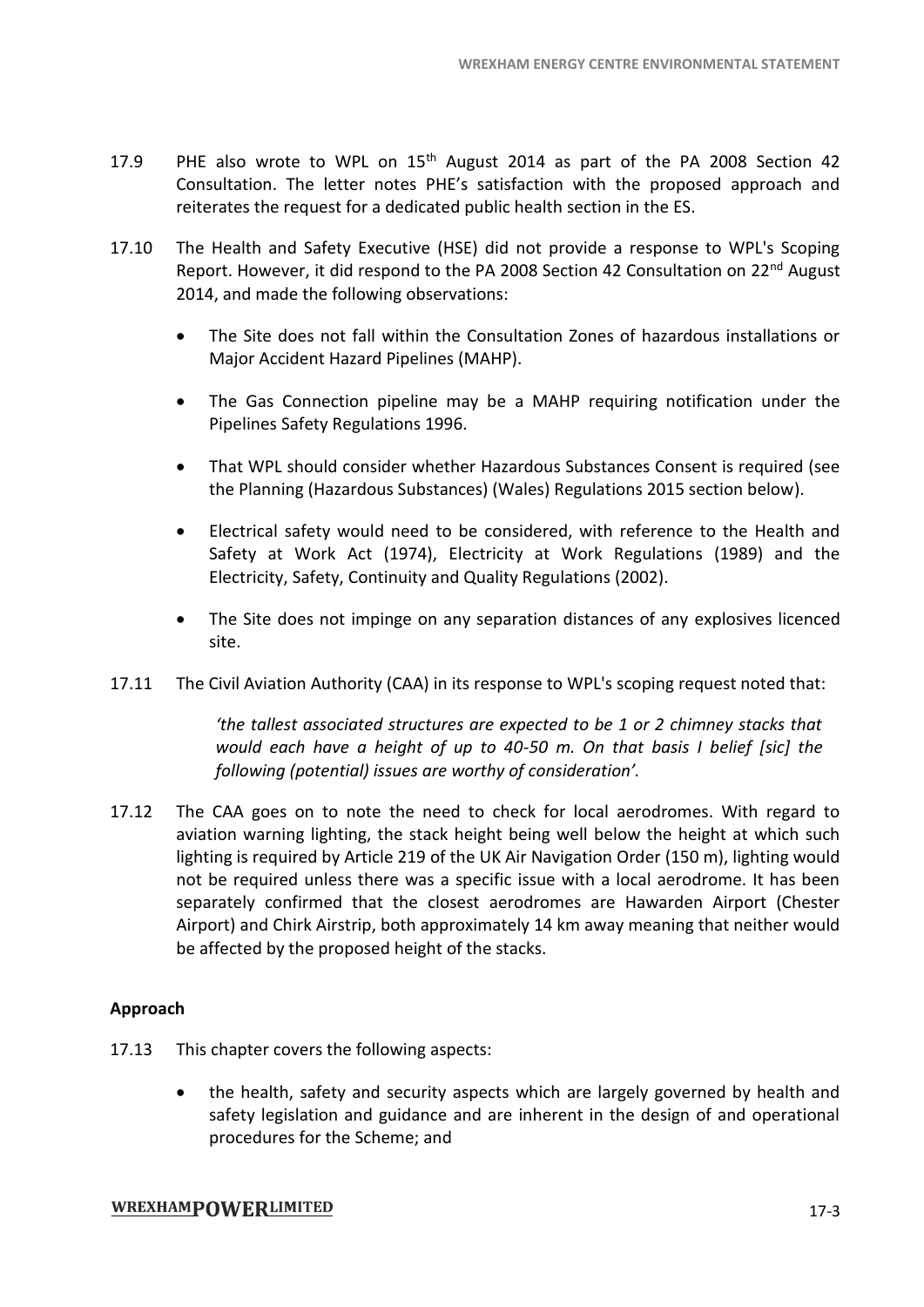the health and safety aspects assessed within various chapters of the ES during construction, operation and decommissioning of the Scheme.

### **ASPECTS GOVERNED BY HEALTH AND SAFETY LEGISLATION**

## **Methodology**

17.14 The legislation, policies, and permits which govern the health and safety of employees and of the general public, and security of the Scheme, are presented in this chapter with commentary on how the measures inherent in the design and operational procedures for the Scheme will comply with such legislation, policies and permits.

## **Security**

- 17.15 The security of the Scheme has been considered during the construction, operation and decommissioning stages.
- 17.16 During construction and decommissioning, the Power Station Complex Site will be fenced off and there will be no public access to the Site which will be manned by 24 hour security. During operation of the Scheme, the Power Station Complex Site will be secured by fencing and manned 24-hour security will be present.
- 17.17 The Gas Connection Route is c.3.5 km long and crosses an area of agricultural land which is predominantly pasture and hedgerows, with pockets of woodland, numerous ponds and isolated properties. From the Power Station Complex Site, the Gas Connection Route crosses Public Right of Way (PRoW) ISY / 18, Oak Road a further 1.2 km to the south, and a further 1.2 km to the south-west it crosses a track to the north of Parkey Lodge Lane which is also a footpath (PRoW SESS / 25). During construction it will be secured with fencing providing crossings for PRoWs and farm access. During operation the Gas Pipeline will be underground for its entire length. For decommissioning purposes, the Gas Pipeline will be purged of any residual gas and will remain in situ.

#### **Health and Safety**

- 17.18 The key health and safety aspects to be considered during the design, operation and decommissioning of the Scheme include:
	- Construction Design and Management; and
	- Operational Health and Safety.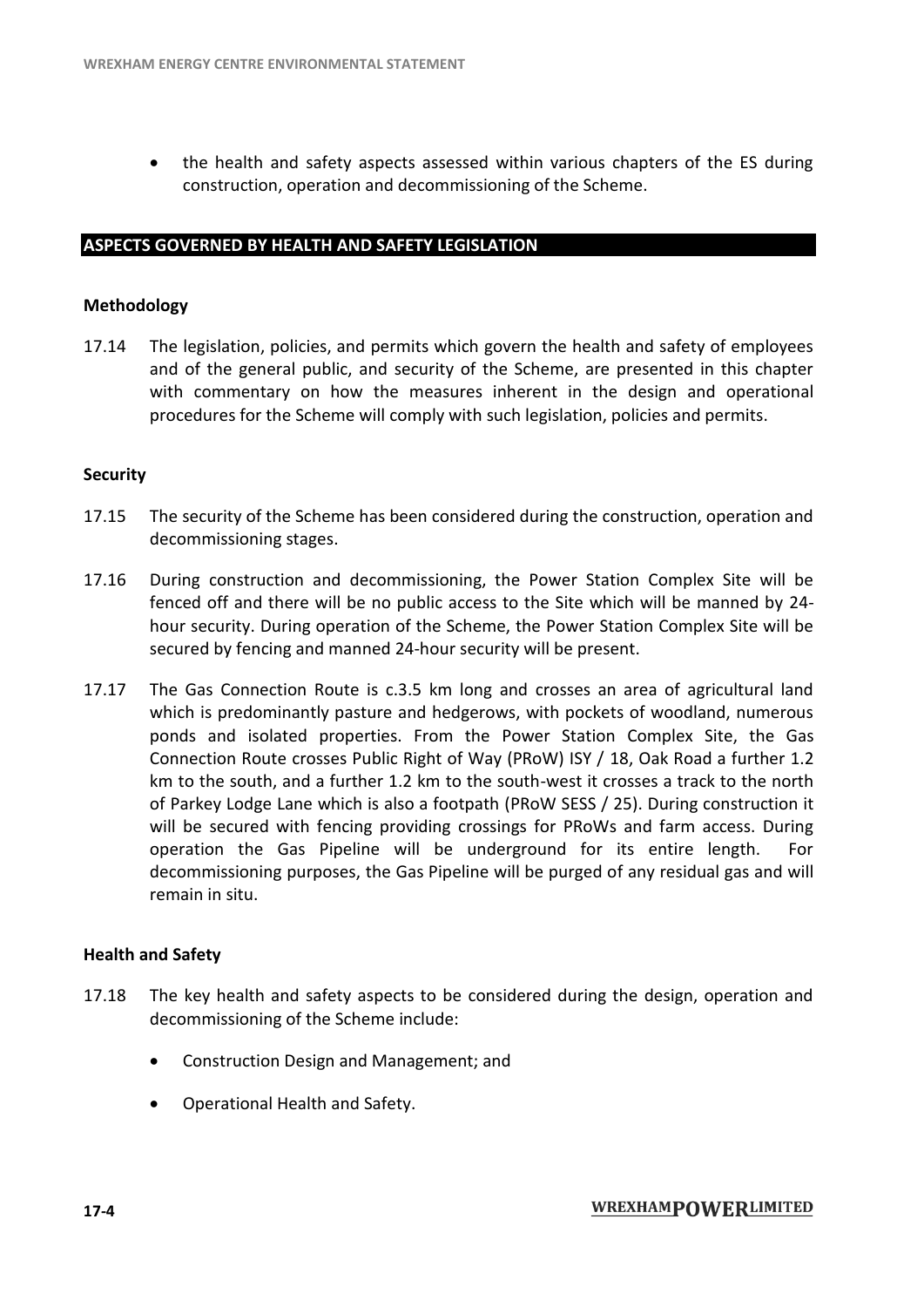## *Construction Design and Management*

- 17.19 The Construction (Design and Management) Regulations 2015 (CDM Regulations) will apply to the construction and decommissioning of the Scheme, and require the design of the Scheme to eliminate foreseeable risks to health and safety during construction and operation of a project, as far as is practicable.
- 17.20 The design of the Scheme has taken account of the health and safety implications for construction, operation and demolition in accordance with the CDM Regulations. This is a legal requirement and includes the general construction and operational safety requirements from the relevant topic-specific legislation and HSE guidance. For all aspects of the design of the Scheme, a Design Risk Assessment will be developed as the detail of the design evolves, demonstrating how health and safety risks have been eliminated and providing information on residual risks and how these risks will be managed during the construction phase.

## **Environmental Permitting**

17.21 In accordance with the EPR, the Scheme will operate under an Environmental Permit (EP) from Natural Resources Wales (NRW). The EP will only be granted once it has been demonstrated that emissions to the environment that could affect public health and the wider environment have been addressed. The EP application will demonstrate that Best Available Techniques (BAT) are used in the operation of the Scheme, and that the storage and use of all hazardous materials is appropriate to prevent emissions to the environment. It will confirm that management systems are in place to avoid or minimise the potential environmental risks of the Scheme under normal operational conditions, and that contingency arrangements have been made for dealing with abnormal conditions such as accident and incidents, and periods of planned and unplanned shutdown.

#### **Health and Safety at Work Act**

17.22 In addition to the effects on the environment, the Scheme has the potential to impact on health and safety, and will fall under the general legal requirements of the Health and Safety at Work Act 1974 for the protection of employees and visitors to the premises.

#### **The Planning (Hazardous Substances) (Wales) Regulations 2015**

- 17.23 The Planning (Hazardous Substances) (Wales) Regulations 2015 are concerned with the storage and use of substances which could present a major off-site risk.
- 17.24 The Regulations cover the storage and use of natural gas. The threshold over which an establishment (defined in Article 3 of Directive 2012/18/EU as the whole location under

#### **WREXHAMPOWERLIMITED**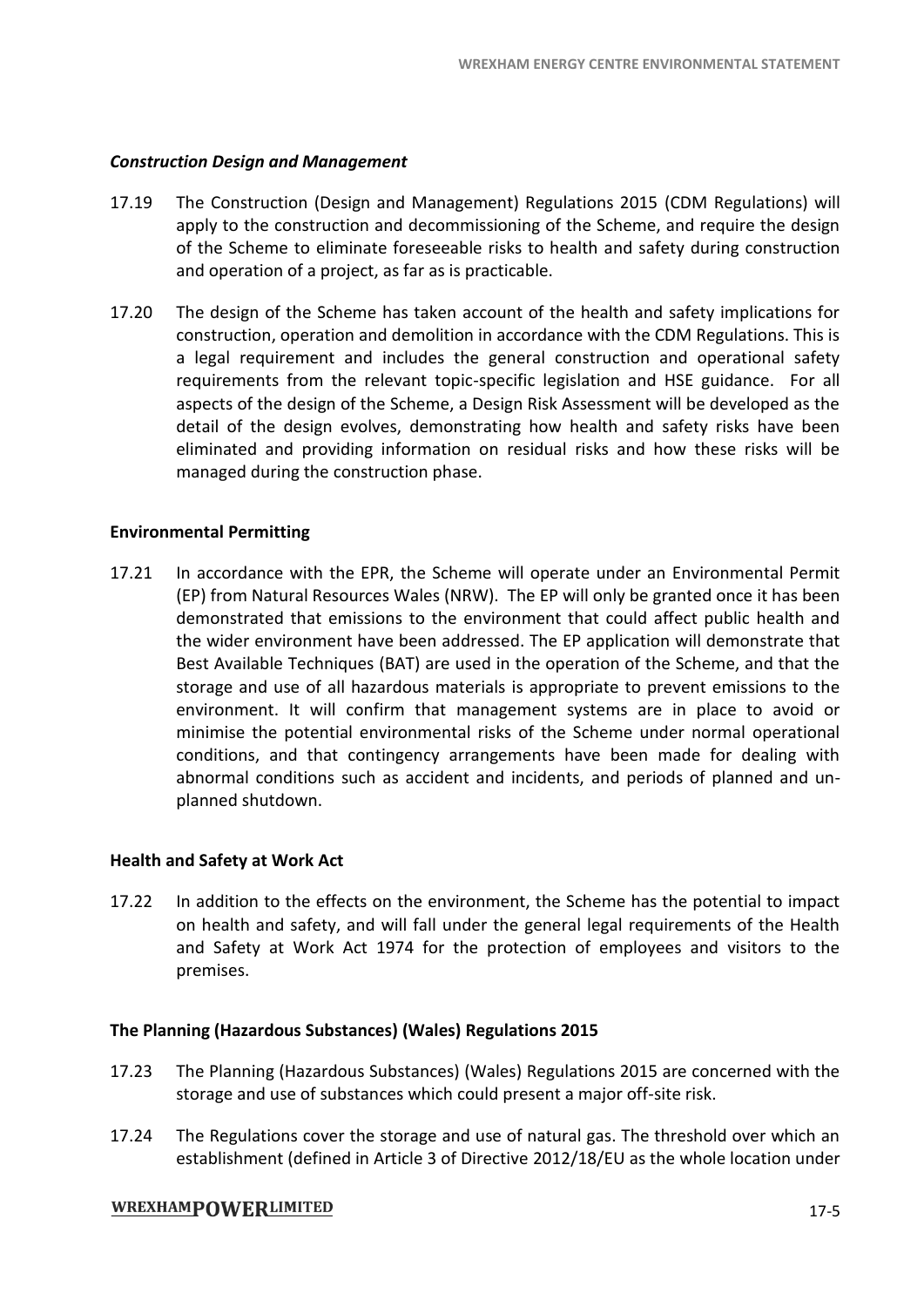the control of an operator where dangerous substances are present in one or more installations, including common or related infrastructures or activities)] will require a Hazardous Substances consent under the Regulations is 15 tonnes of natural gas (Schedule 1, Part 2). Hazardous Substances consent is not required for the presence of a hazardous substance where it is being transported in a pipeline, including a pumping station, outside any land in respect of which there is (or there is required to be) a hazardous substances consent for any substance (paragraph 2 of Schedule 2 of the Regulations). The amount of gas stored at the Power Station Complex will not exceed the threshold set out in the Regulations therefore a Hazardous Substances consent is not required for the Power Station Complex. The Gas Connection is capable of transporting (when operating at a maximum pressure) 16.9 tonnes of natural gas. However, a Hazardous Substances consent is not required for the Gas Connection as the above mentioned exemption applies. Explosion risks will be managed through the appropriate design and operation of the Scheme, which will comply with all relevant legal requirements and best practice guidance.

17.25 No more than two days' supply of fuel oil will be stored on the Power Station Complex. This will be used to operate equipment in the event of an emergency and for generation of emergency electrical power for safe run-down of the Power Station Complex at times when electricity may not be available either from the Electrical Connection or the Power Station Complex itself. The specification for this fuel oil (BS 2869:2010+A1:2011 Part 2: Class D – Middle distillate fuels for stationary applications) means that it is not covered by the Regulations; the relevant category of flammable liquid covers only those liquids with a flash point (the lowest temperature at which it can vaporize to form an ignitable mixture in air) of less than 21°C, and the fuel oil to be used has a flash point of 56°C.

## *COMAH Regulations*

17.26 Schedule 1 of the COMAH Regulations indicate that for a site to constitute a lower tier installation based on natural gas storage 50 tonnes or more but less than 200 tonnes must be stored at the site, including any pipeline necessary for the operation of the installation. The total gas inventory of the Scheme, including gas in the Gas Connection at maximum pipeline pressure, would be approximately 18 tonnes, so these regulations are not applicable. No other chemicals used on site would approach the applicable COMAH thresholds.

## *Electromagnetic fields*

17.27 Electromagnetic fields (EMFs) arise whenever electrical energy is used, whether it be through electrical appliances in homes or through the generation and transportation of electricity. There is a potential health impact associated with EMFs around substations and the associated connecting cables and lines. The health effects that can occur depend on the frequency of the electromagnetic radiation.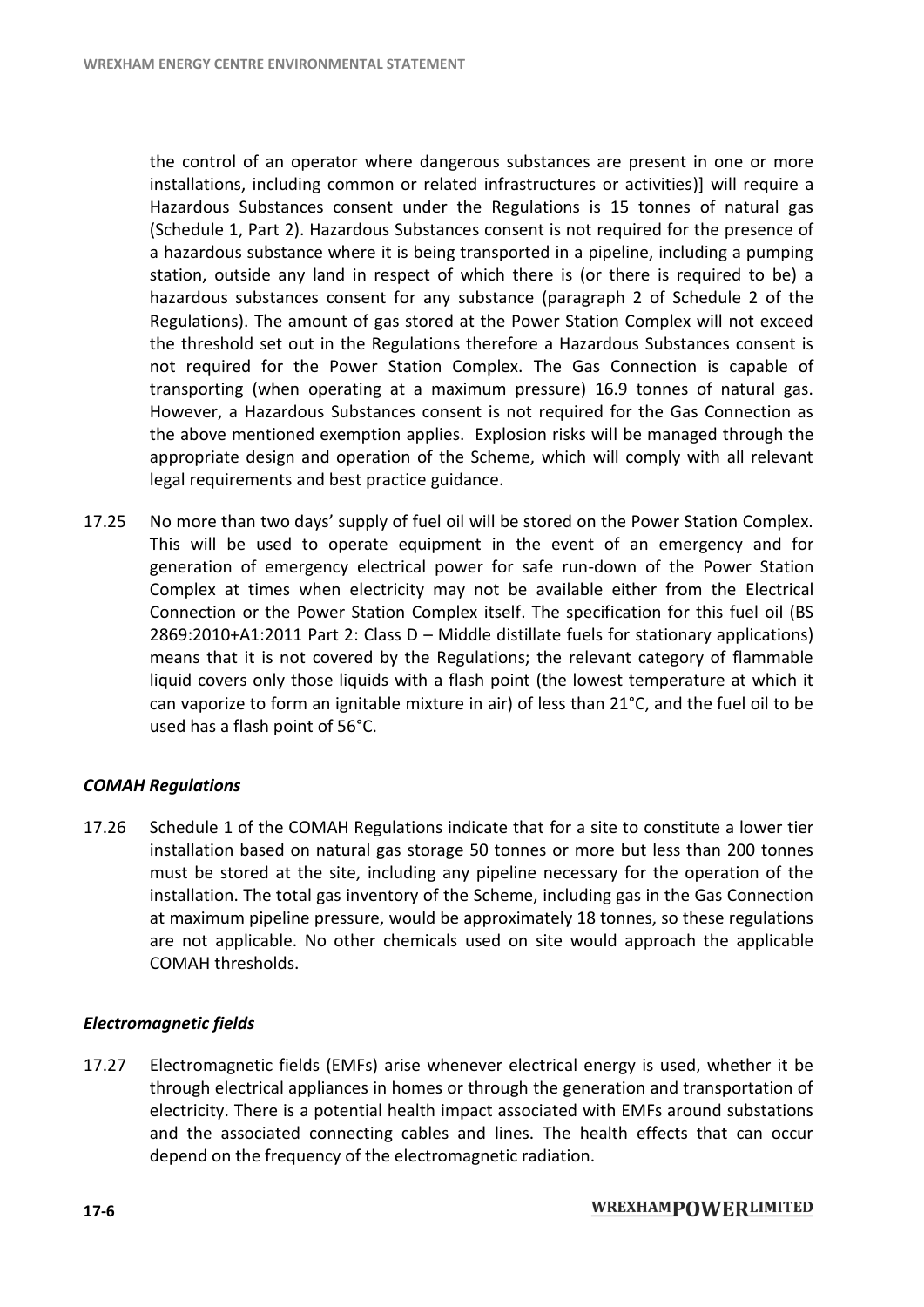- 17.28 The specific parts of the Scheme which are likely to give rise to the largest EMFs are:
	- the transformers;
	- switchgear room;
	- switchyard; and
	- the underground cables within the Power Station Complex.
- 17.29 As explained above, there will be no public access to the Power Station Complex Site and hence there would be no public health risk arising from EMFs. Although there is currently no legislation covering the potential health effects of EMFs, there has been research into the effects of EMFs on human health. The European Commission published Directive 2013/35/EU on the minimum health and safety requirements regarding the exposure of workers to the risks arising from EMFs. The UK has until July 2016 to adopt the Directive. The Directive *"covers all known direct biophysical effects and other indirect effects caused by electromagnetic fields. However, the Directive currently only addresses short-term effects and does not concern possible long term effects"<sup>179</sup>* . *"The EMF Directive contains exposure limit values (ELVs) and action levels (ALs) in order to facilitate EMF exposure assessment" 180 .* The Directive states that '*the employer shall assess all risks for workers arising from electromagnetic fields in the workplace'* in pursuance of the Framework Directive 89/391/EEC on health and safety of workers, which applies to all sectors, including energy generation
- 17.30 Guideline levels are published by the International Commission on Non-Ionizing Radiation Protection (ICNIRP) on limiting public exposure to  $EMFs^{181}$ . In March 2004 the National Radiological Protection Board (NRPB) (now part of PHE) published advice on limiting public exposure to EMFs and recommended the adoption of the guidelines published by ICNIRP<sup>182</sup>. In March 2012, DECC published a voluntary Code of Practice<sup>183</sup> for demonstrating compliance with EMF public exposure guidelines from Power Lines and confirmed that current government policy on EMF is that power lines should comply with the ICNIRP guidelines on exposure.
- 17.31 The 2012 DECC Code of Practice (CoP) states that underground cables at voltages up to and including 132kV are unlikely to be capable of exceeding the guideline levels. As the occupational guideline levels are unlikely to be exceeded and public access to the

 $\overline{a}$ 

<sup>179</sup> https://osha.europa.eu/en/legislation/directives/directive-2013-35-eu-electromagnetic-fields

<sup>180</sup> http://emfdirective.org/general.htm

<sup>&</sup>lt;sup>181</sup> ICNIRP. Guidelines for limiting exposure to time-varying electric, magnetic and electromagnetic fields (up to 300GHz) Health Phys, 74(4), 494-522. 1998

<sup>182</sup> NRPB. Advice on Limiting Exposure to Electromagnetic Fields (0-300 GHz). [http://grouper.ieee.org/groups/scc28/sc4/NRPB.limits\\_15\\_2.03.04.pdf](http://grouper.ieee.org/groups/scc28/sc4/NRPB.limits_15_2.03.04.pdf)

<sup>183</sup> Department for Energy and Climate Change. Power Lines: Demonstrating compliance with EMF public exposure guidelines. A voluntary Code of Practice. March 2012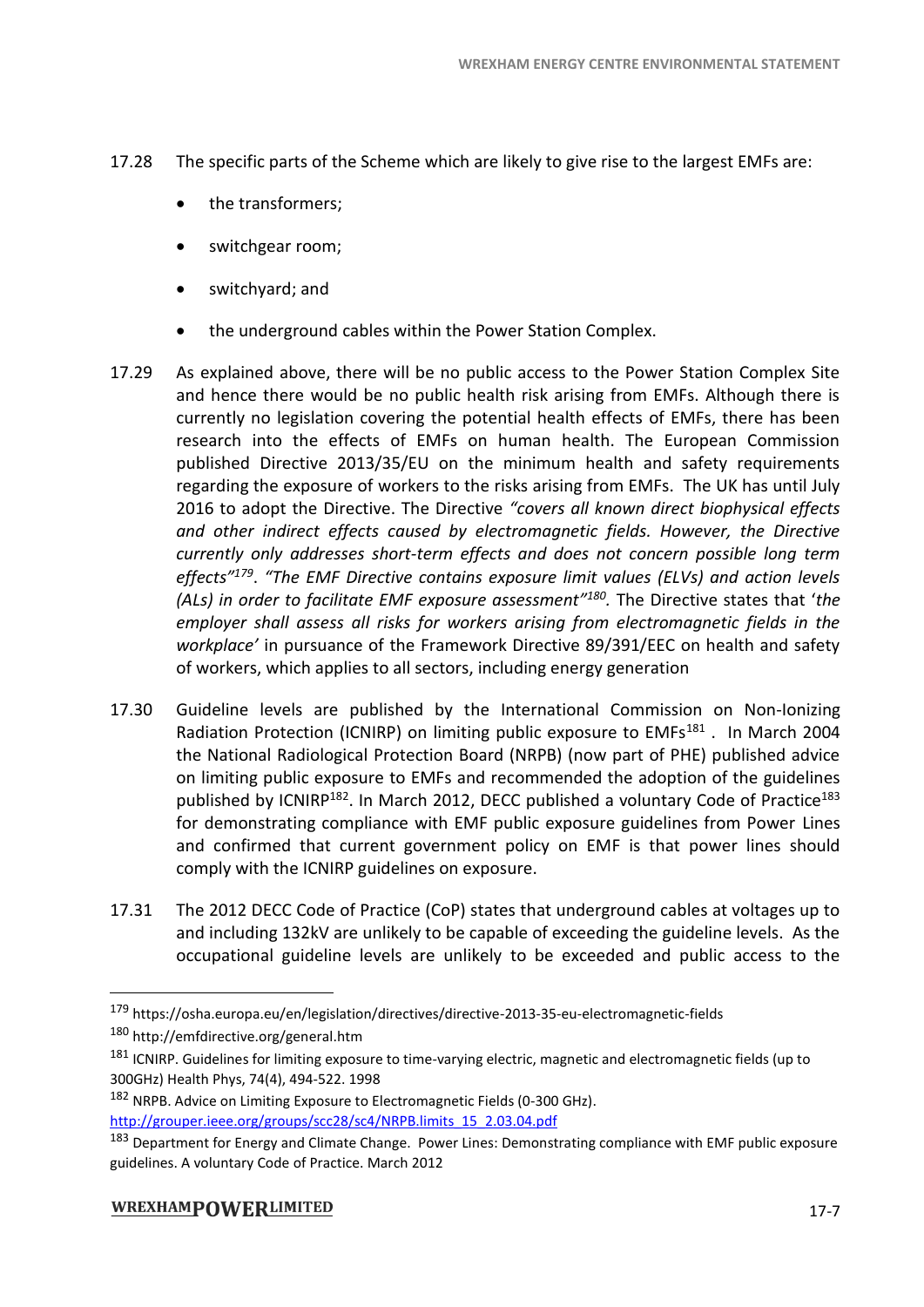Power Station Complex Site will be restricted, evidence of compliance with the guidelines is not required by the CoP, and therefore the effects of EMFs on public health as a result of the Scheme are considered to be negligible and no further assessment has been undertaken.

## *Other Major Installations*

17.32 The Site does not fall within the zone of influence of a Major Hazard Site as defined by the HSE, or within the zone of influence of an HSE licensed explosive site and therefore there are no specific considerations for construction and operation of the facility in this respect. Neither is it near to any sites covered by the Major Accident Off-Site Emergency Plan (Management of Waste from Extractive Industries) (England and Wales) Regulations 2009.

## **SUMMARY OF HEALTH AND SAFETY ASPECTS ASSESSED ELSEWHERE WITHIN THE ES**

- 17.33 The purpose of this section is to collate and summarise those environmental impacts associated with health and safety. This section reviews:
	- the health and safety aspects associated with the Scheme:
	- impacts and mitigation measures;
	- residual effects identified on receptors elsewhere within the ES;
	- the potential cumulative effects with other developments and proposed developments in the vicinity of the Scheme (including the Electrical Connection); and
	- potential effects on receptors identified elsewhere within the ES.

### *Health and Safety Aspects*

17.34 The health and safety aspects addressed elsewhere in the ES are summarised below.

## *Traffic*

- 17.35 Chapter 7 of this ES (Transport and Traffic) considers several potential impacts of Scheme traffic on receptors, including accidents and safety, and residential amenity, both of which are relevant to health and safety:
	- "accidents and safety" assesses the potential effects of construction and operational traffic on the likelihood of accidents occurring; and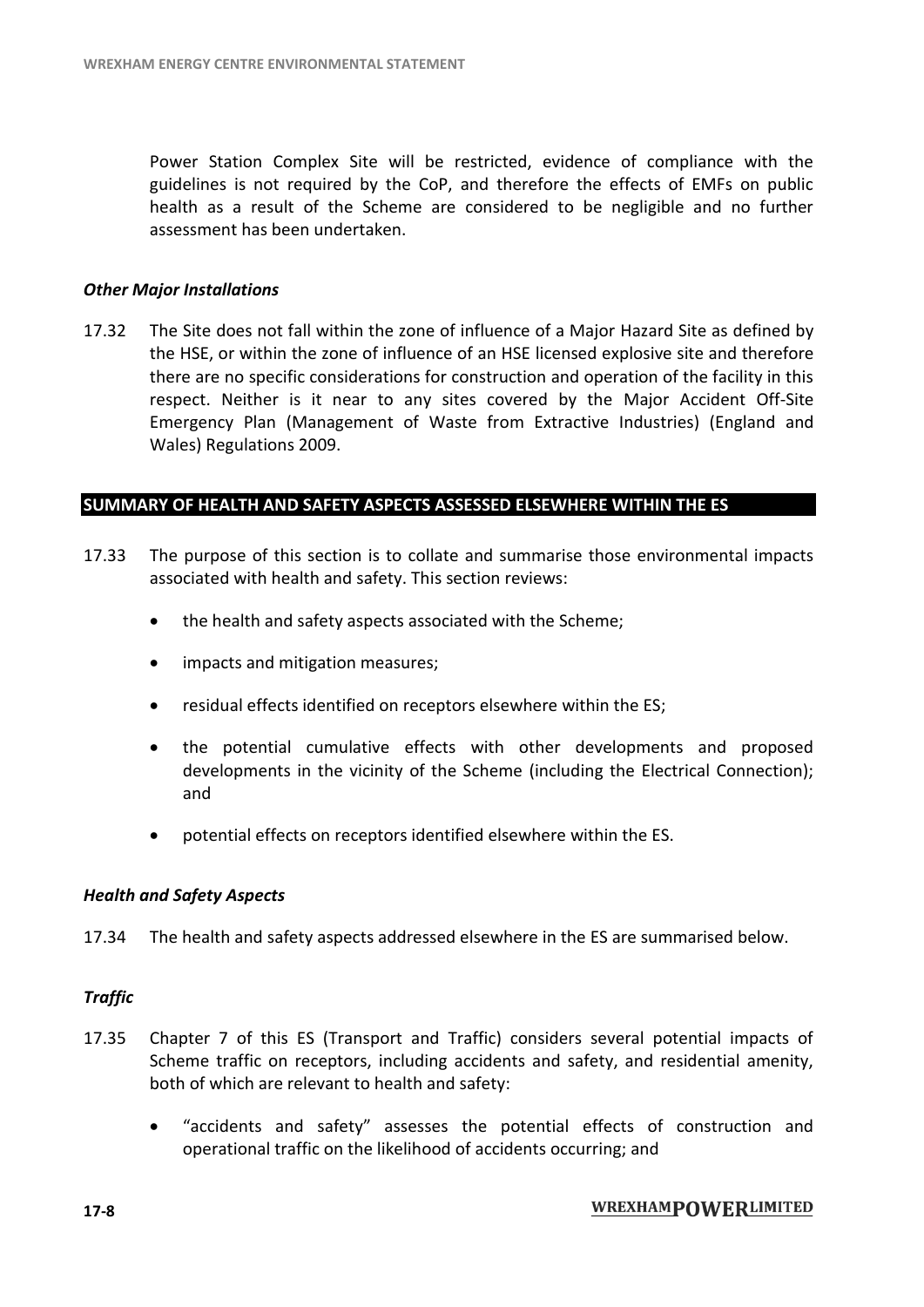"residential amenity" encompasses "elements of noise, dust and dirt, visual effects and air pollution in broad terms relating to the benefit enjoyed from physical external space". Air quality, including pollution, and noise have potential human health implications, and these are assessed in the respective specialist chapter – chapter 8 (Air Quality); chapter 9 (Noise) so residential amenity is not considered further here.

## *Air Quality*

- 17.36 Chapter 8 of this ES (Air Quality) has assessed the potential effects of the Scheme on ambient air quality. This includes the effects of the following pollutants on human health:
	- oxides of nitrogen (NOx) and carbon monoxide (CO) emitted from the gas turbines via the Stack during operation;
	- NOx and particulate matter (PM10 and PM2.5) associated with vehicle movements during construction, operation and decommissioning of the Scheme; and
	- dust emitted from the Site during construction and decommissioning of the Scheme.

## *Noise and Vibration*

- 17.37 Chapter 9 of this ES (Noise and Vibration) has assessed the effects of noise and vibration impacts to human receptors from:
	- equipment associated with the construction, operation and decommissioning of the Scheme; and
	- traffic related to the construction, operation and decommissioning of the Scheme.

## *Ground Conditions*

- 17.38 Chapter 13 of this ES (Ground Conditions) has assessed the impacts of disturbing historical contamination and how humans may be exposed to this. The assessment identified the following pathways for human exposure to contaminated soil and soil derived dust:
	- through dermal contact, ingestion and inhalation of contaminated soil and soil derived dust; and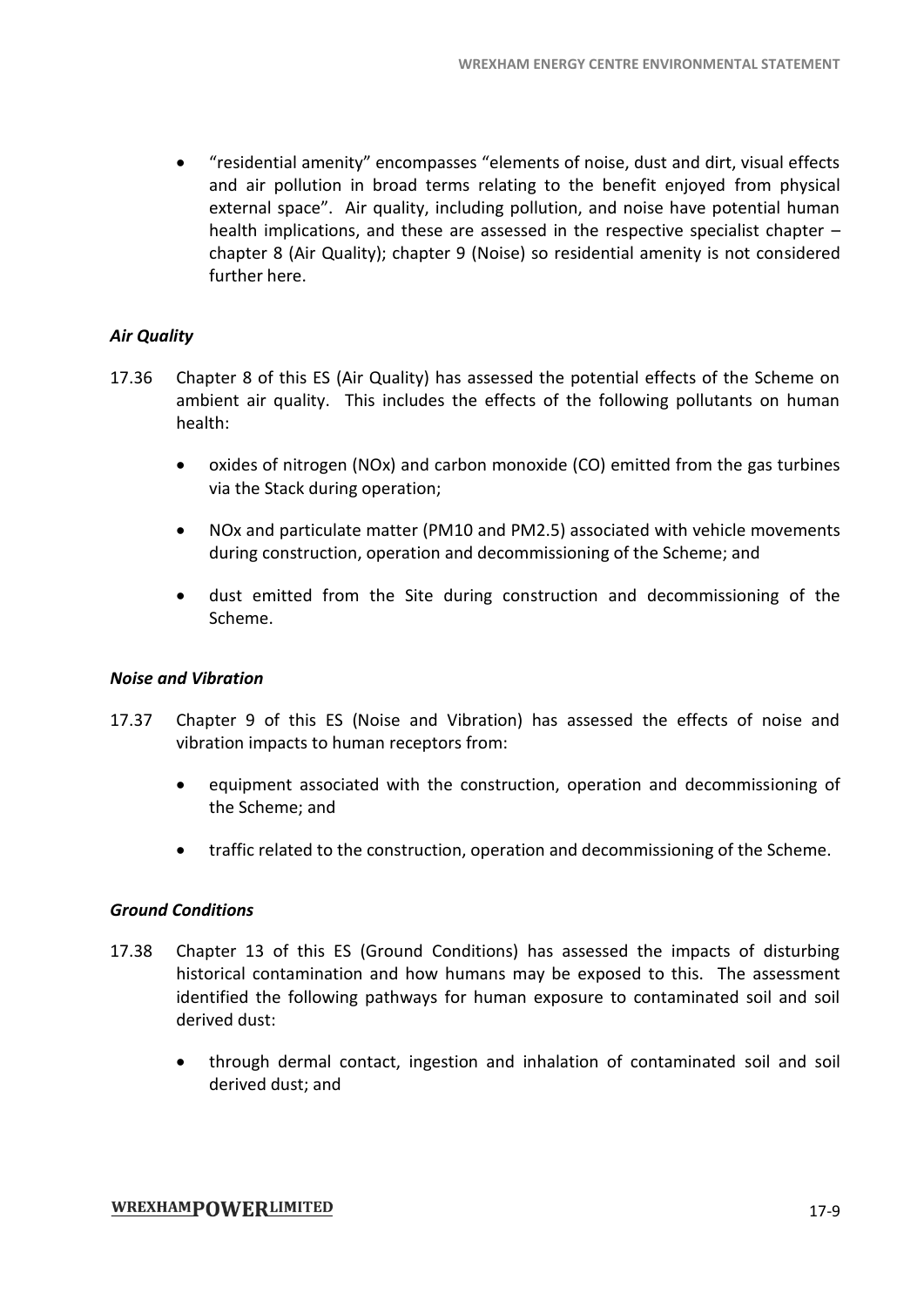through dermal contact and ingestion of surface water runoff (from areas where contaminated soil is exposed) and shallow groundwater where excavation takes place below the groundwater table.

## *Water*

17.39 Chapter 14 of this ES (The Water Environment) notes that the Site is within the River Dee catchment, the groundwater of which is an important source of drinking water.

## **SUMMARY OF HEALTH, SAFETY AND SECURITY IMPACTS FOR THE TOPICS REFERRED TO ABOVE**

## **Traffic**

## *Impacts*

17.40 The analysis of accident data in chapter 7 of this ES did not suggest that construction traffic would specifically impact on any existing accident hotspots. However, due to the general change in traffic composition and the increase in traffic flows (particularly HGVs) in the area, the general risk of accidents may slightly increase during construction. On the basis of this assessment of the magnitude of impact, the significance of effect can be concluded to be no more than **slight adverse**.

#### *Mitigation Measures*

- 17.41 A Construction Traffic Management Plan (CTMP) will be prepared by the approved contractor to detail a number of initiatives and measures to mitigate the impact of the construction traffic. In addition to the inherent mitigation measures related to construction traffic access routes and delivery timing, the CTMP will include the following measures:
	- An HGV booking / management system A management system for vehicles 10T and over, which will require drivers to book pre-determined time slots for deliveries, will be implemented to ensure there are no peaks during the construction period. This will ensure that arrivals and departures are spread evenly over the course of the working day. It is acknowledged that road conditions and delays that are not foreseen may cause drivers to miss their allotted time slot on occasion; however, an effective management system will ensure that significant peaks in the day do not occur.
	- All construction plant and vehicles will be parked on-site and not on the public highway.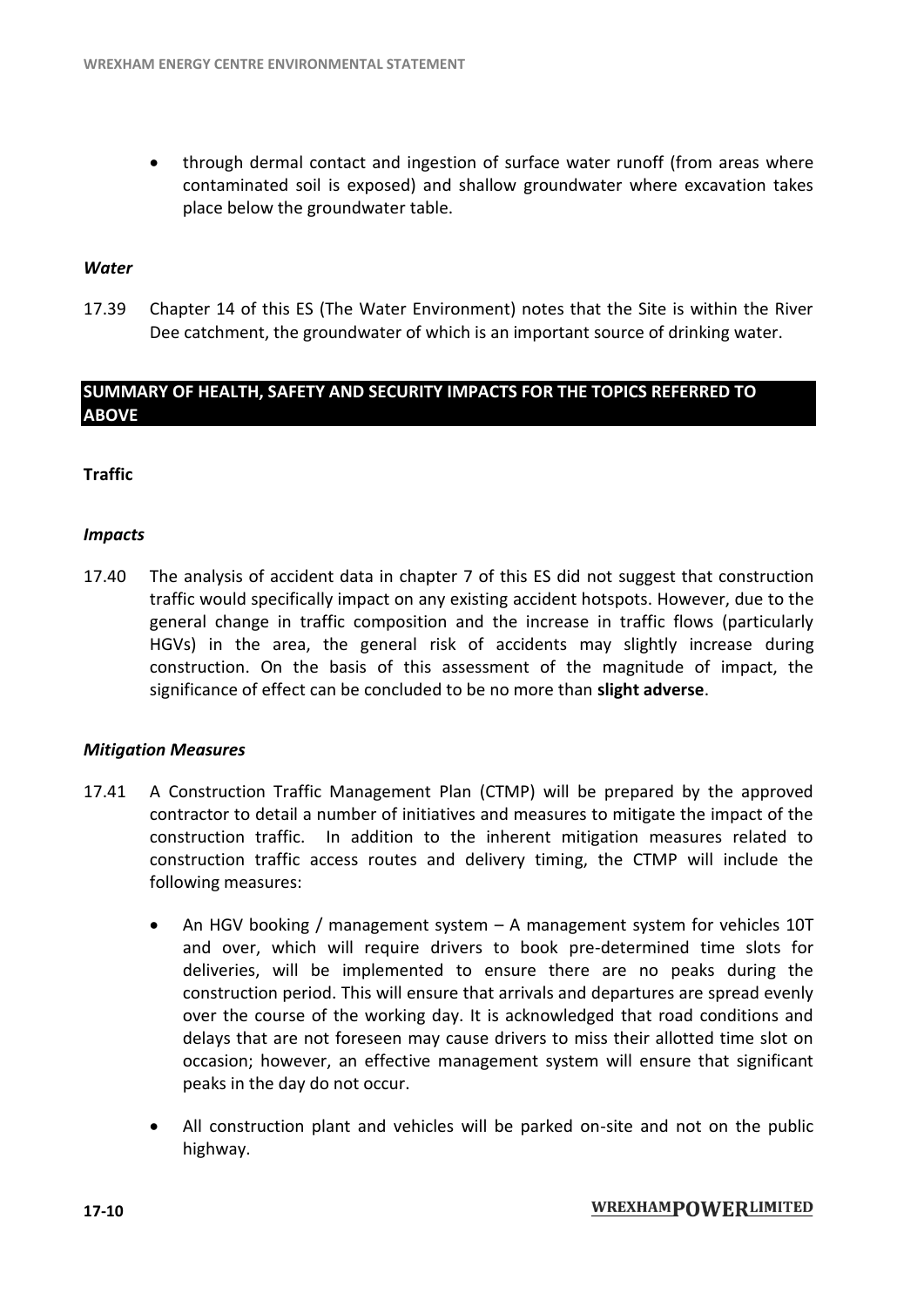- A member of construction site staff will be made available to members of the public to report any issues or concerns relating to the construction activities. This will allow non-compliance with agreed access routes and inappropriate driving to be reported and addressed. A 24hr contact number will be provided.
- Deliveries involving abnormal loads will be notified to the authorities. These will be identified in advance to allow liaison with interested parties. The use of police escorts and temporary road closures will be used where required.
- The use of an on-site concrete batching plant will be considered to reduce the number of HGVs requiring access to the site during construction of the foundations for the Power Station Complex.
- In addition to the above measures a Construction Travel Plan (CTP) will be produced by the contractor and implemented to further reduce the impact of construction traffic, particularly staff trips, on the local highway network.

## *Residual Effects*

17.42 The CTMP will reduce the total amount of traffic accessing the Site during construction, and will put in place actions such as wheel washing and clearing debris from the road that will reduce the risk of accidents. The residual effects will remain unchanged comprising slight adverse (not significant) during the construction period. Operational effects remain negligible.

## **Air Quality**

## *Impacts*

- 17.43 A construction dust risk assessment for the Power Station Complex Site found that the dust emission magnitude was large for each of demolition, earthworks, construction, and track out. All receptors were identified as being of low sensitivity, by virtue of their distance, direction (e.g. not downwind based on the prevailing wind direction), or nature (e.g. the Kellogg's factory car park is close, but human receptors are only in it for short periods). As such there is a medium risk from demolition but a low risk from other activities. A similar exercise for the Gas Connection found a medium risk from track out and a small risk from other activities, with all receptors being of low sensitivity.
- 17.44 Traffic impacts from the construction of the Power Station Complex Site were deemed neutral (i.e. it was not deemed to have any significant effects on any receptors). Construction plant emissions during operation are not expected to be significant.
- 17.45 Operational stack emissions are considered to be insignificant to human health, as are emissions associated with operational traffic.

## **WREXHAMPOWERLIMITED**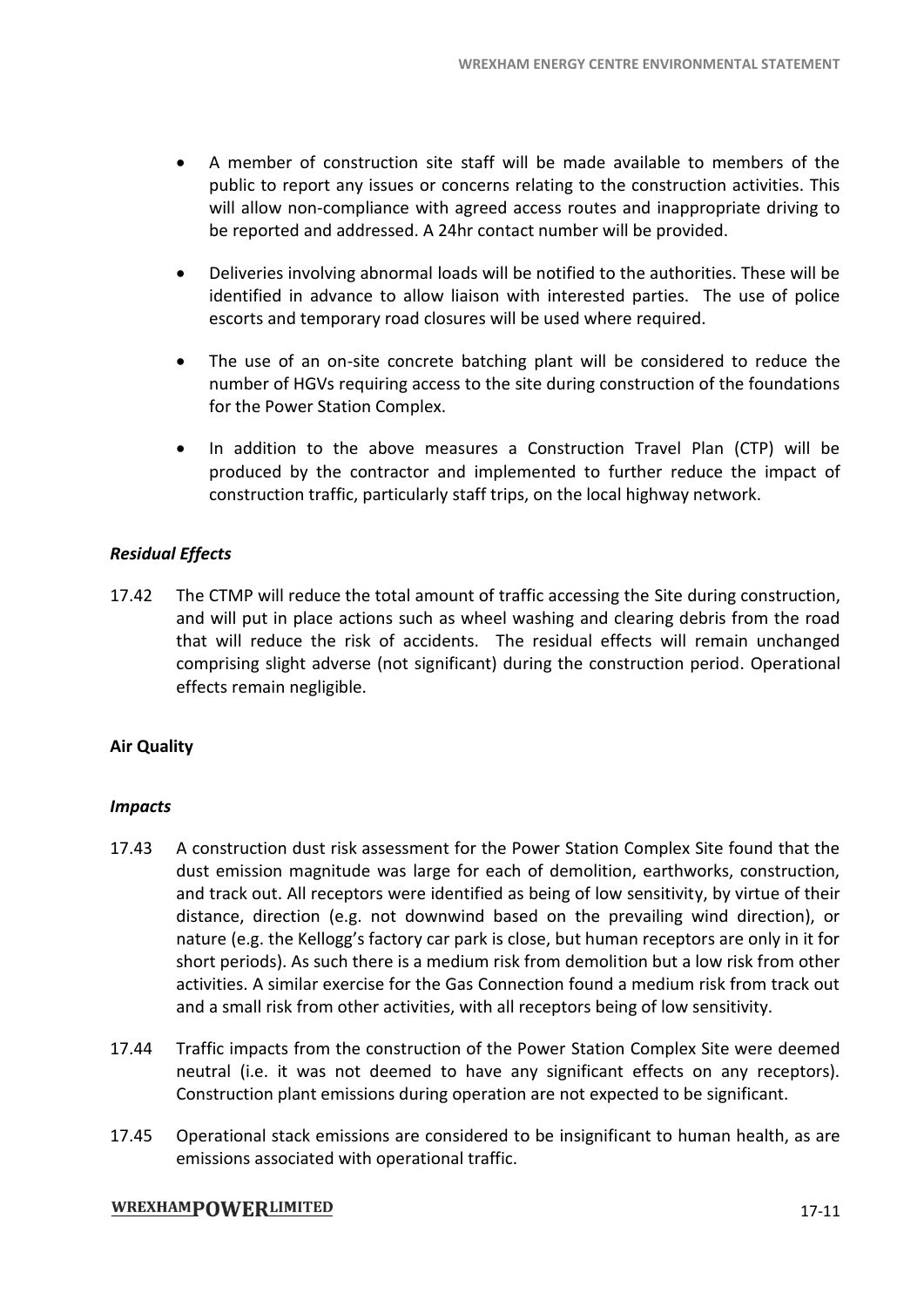## *Mitigation Measures*

- 17.46 Mitigation measures will be outlined in the Construction Environmental Management Plan (CEMP). A draft CEMP is submitted with the DCO application (Appendix 19.1). The CEMP includes dust mitigation measures specified from IAQM Guidance where they are identified as being "highly recommended" for the risk level determined through assessment. Implementation of such measures will ensure that the production and dispersion of dust during the construction of the Scheme is kept to an absolute minimum.
- 17.47 Site management measures should include:
	- displaying the name of accountable persons (e.g. Site Environment Manager) and head or regional office information on the site boundary;
	- recording all dust and air quality complaints, identify cause(s), taking appropriate measures to reduce emissions in a timely manner, and recording the measures taken;
	- making the complaints log available to the WCBC EHO as required; and
	- recording any exceptional incidents that cause dust and/or air emissions, either onor offsite, and the action taken to resolve the situation in the log book.
- 17.48 Monitoring activities should include:
	- carrying out regular site inspections to monitor compliance with the dust measures set out in the CEMP, recording inspection results, and making an inspection log available to the WCBC EHO as required; and
	- increasing the frequency of site inspections by a nominated individual accountable for air quality and dust issues on site, when activities with a high potential to produce dust are being carried out and during prolonged dry or windy conditions.
- 17.49 Preparing and maintaining the site should comprise:
	- planning the site layout so that machinery and dust causing activities are located away from receptors;
	- erecting solid screens or barriers around dusty activities or the site boundary that are at least as high as any stockpiles on site; and
	- avoiding site runoff of water or mud.
- 17.50 Demolition (i.e. enabling works to remove existing structures and hardstanding) should include: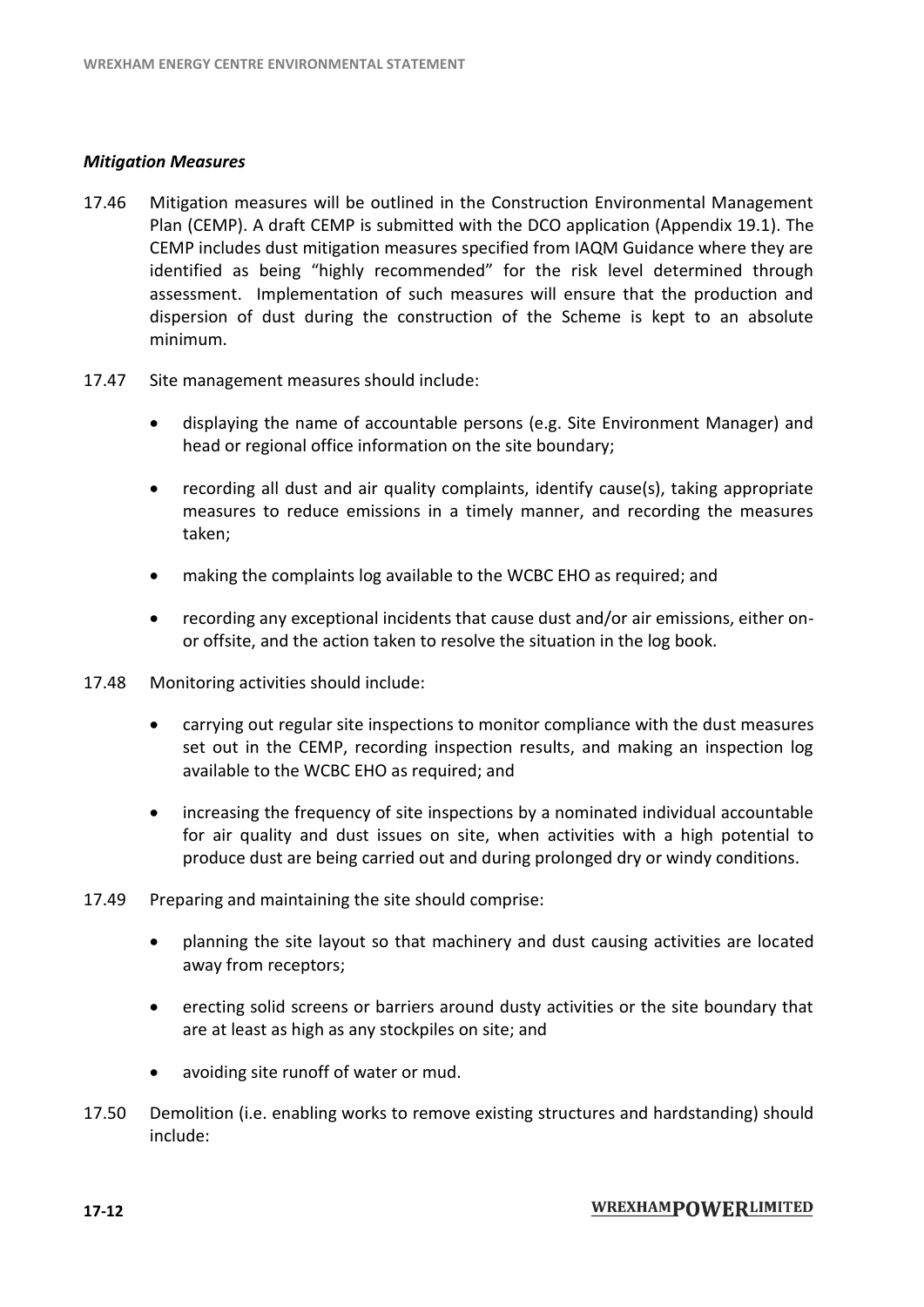- ensuring effective water suppression is used during demolition operations. Hand held sprays are more effective than hoses attached to equipment as the water can be directed to where it is needed. In addition, high volume water suppression systems, manually controlled, can produce fine water droplets that effectively bring the dust particles to the ground; and
- bagging and removing any biological debris or damp down such material before demolition.
- 17.51 Operations should consider:
	- only using cutting, grinding or sawing equipment fitted or in conjunction with suitable dust suppression techniques such as water sprays or local extraction, e.g. suitable local exhaust ventilation systems;
	- ensuring an adequate water supply on the site for effective dust/particulate matter suppression/mitigation, using non-potable water where possible and appropriate;
	- using enclosed chutes and conveyors and covered skips;
	- minimising drop heights from conveyors, loading shovels, hoppers and other loading or handling equipment and using fine water sprays on such equipment wherever appropriate; and
	- avoiding bonfires and burning of waste materials.
- 17.52 Mobile crushing equipment can be a source of dust and is regulated by the Unitary Authorities in Wales, under the EPR. If such equipment is used, then it should be designed and operated in accordance with the most recent version of DEFRA's Process Guidance Note 3/16(12) for Mobile Crushing and Screening.
- 17.53 With regard to the control of emissions from operating vehicle/machinery and sustainable travel, the following measures are proposed:
	- ensuring all vehicles switch off engines when stationary no idling vehicles; and
	- avoiding the use of diesel or petrol powered generators and use mains electricity or battery powered equipment where practicable.
- 17.54 The above are the "highly desirable" measures only; the IAQM guidance contains other "desirable" measures such as the covering of vehicles entering and leaving site to prevent escape of materials during transport and the installation of wheel washing systems
- 17.55 Non-Road Mobile Machinery used on site should be fitted with a type approved engine which meets the emission standards set in the Non-Road Mobile Machinery (Emission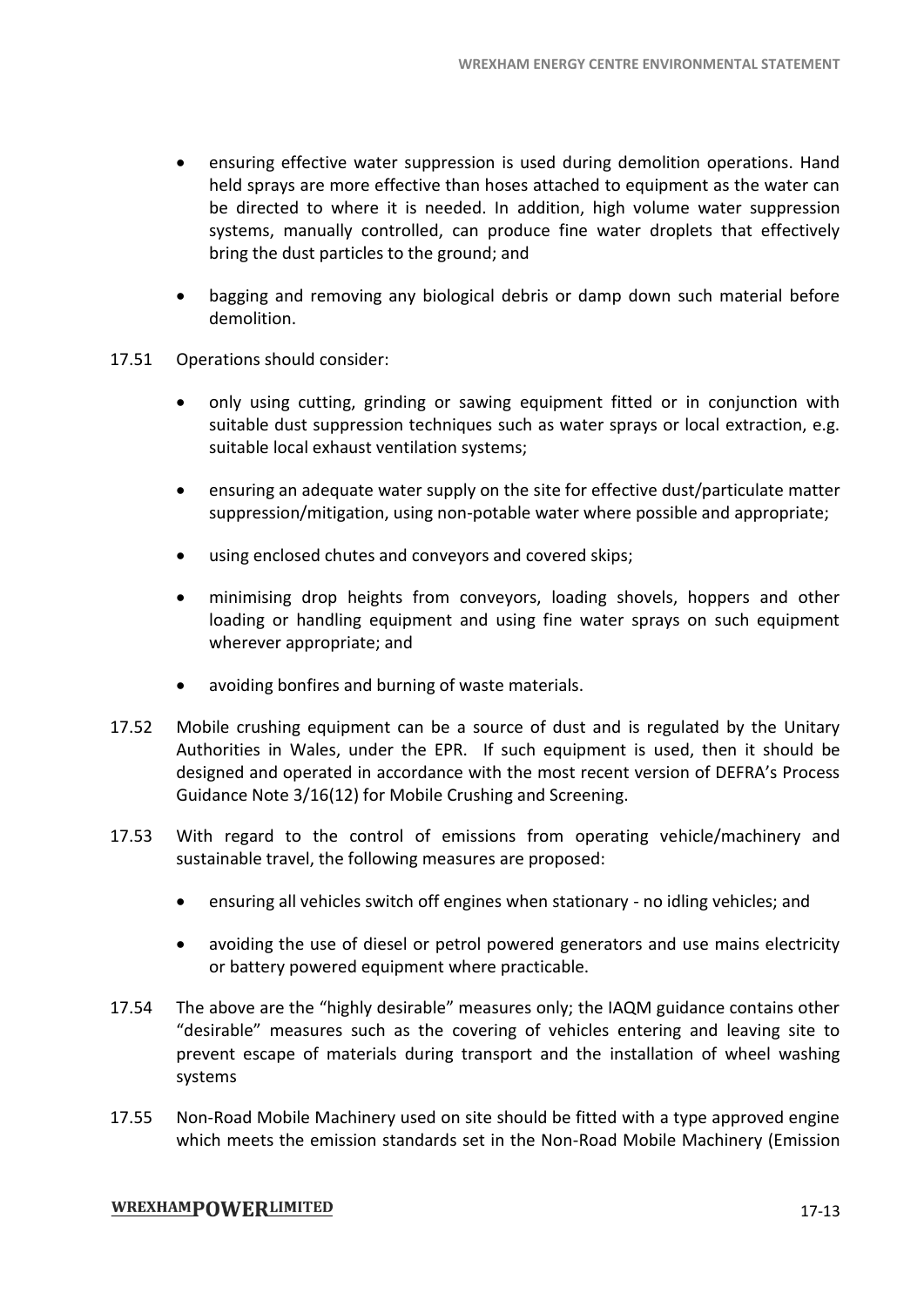of Gaseous and Particulate Pollutants) Regulations 1999 (SI 1999/1053) (as amended). The placement of diesel or petrol powered generators should consider proximity to nearby receptors and ensure that the exhaust discharges vertically and is unimpeded.

- 17.56 The dust mitigation methods will be incorporated into a CEMP, a draft of which is included within Appendix 19.1. It will include measures to control other emissions, be developed and approved by the WCBC EHO. The level of detail will depend on the risk, and will include as a minimum the "highly recommended" for the risk level determined through assessment. Further "desirable" measures may also be included as appropriate. The CEMP may include monitoring of dust deposition, real-time PM10 continuous monitoring and/or visual inspections.
- 17.57 The transport and traffic assessment (chapter 7 of this ES) determined that there would be a neutral effect on air quality due to additional construction traffic movements. The theoretical peak of up to 300 HGVs requiring access to the site per day (i.e. 300 arrivals and 300 departures or 600 HGVs as a two-way flow, over a two to three-day period, will be avoided if on-site concrete batching is employed). If this approach is employed, such operations will be undertaken using enclosed plant regulated in accordance with DEFRA's Process Guidance Note 3/01(12) and permitted by the Council under the EPR.
- 17.58 No further measures are proposed in addition to those incorporated in the Scheme design. CCGT technology is inherently clean and the use of natural gas as a fuel ensures the stringent emission limits for NOx and CO, as set in the Industrial Emissions Directive (2010/75/EC) (IED), will be met. The number of additional vehicle movements during the operational phase of the Scheme is negligible hence further mitigation beyond those measures at the national level to control vehicle emissions are not required.
- 17.59 The dust mitigation measures as outlined above for the construction phase of the Scheme should be put in place during site decommissioning to reduce the risk of transport of dust beyond the Site, particularly with regard to demolition activities including crushing. The mitigation methods would be incorporated into a management plan, in line with the legislation applicable at the time.

## *Residual Effects*

17.60 There would be no significant residual effects arising from the Scheme.

## **Noise and Vibration**

## *Impacts*

17.61 The highest noise levels during the construction of the Power Station Complex Site are likely to be during piling activities and breaking out the existing concrete base. Based on reasonable assumed noise levels from different activities and the distance to noise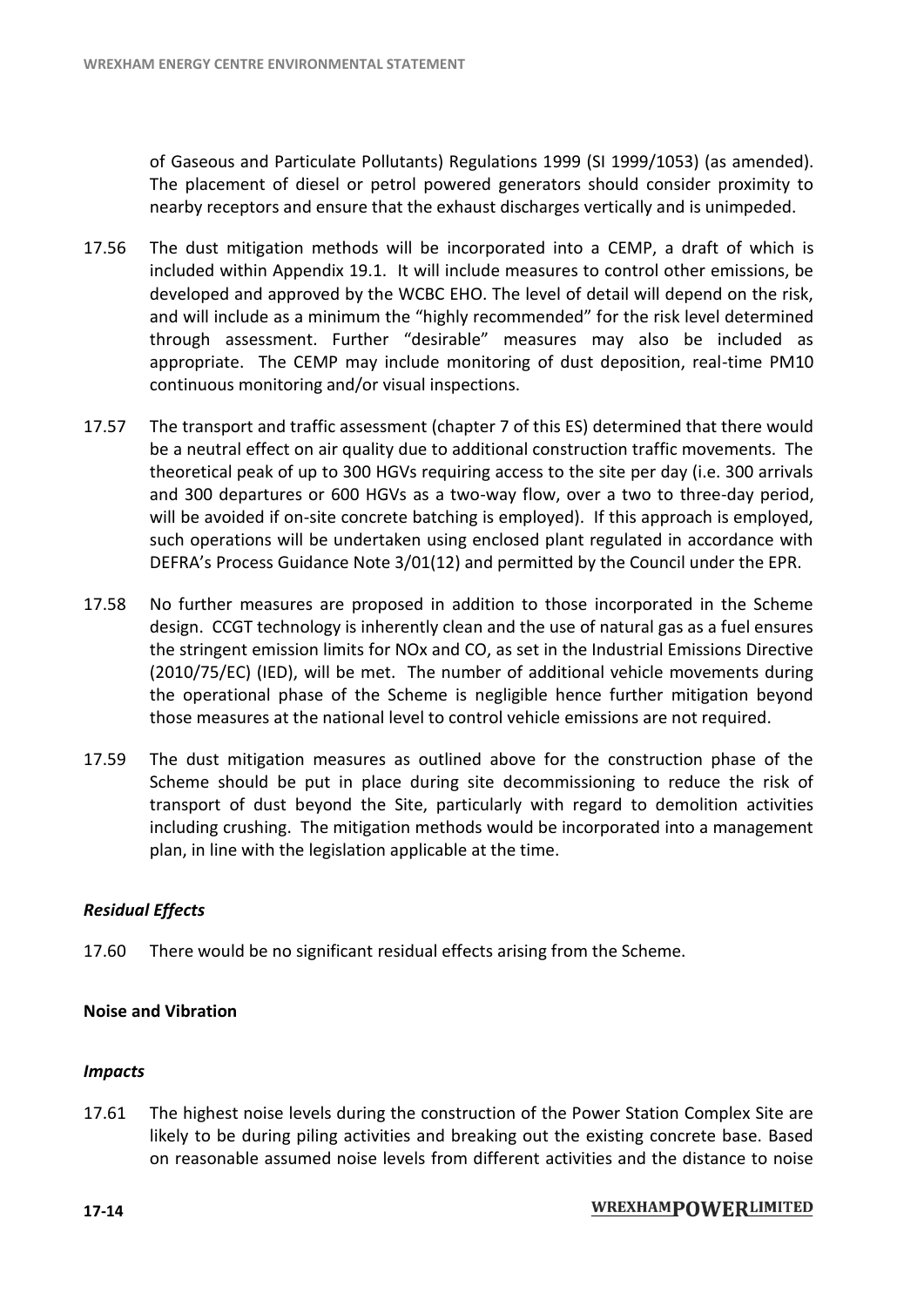sensitive receivers, impacts are only deemed to be negligible even in the worst case (day time working was assumed).

- 17.62 Construction traffic noise will have negligible effects at all locations other than immediately outside the Power Station Complex Site entrance near the Kellogg's factory (minor) and on the access road to the Power Station Complex itself (moderate – hence significant) although in neither case would this affect residential receptors.
- 17.63 An assessment of the likely vibration effects due to percussive piling was undertaken for the nearest Noise Sensitive Receptor (NSR), the four properties on Bryn Lane. A worst case scenario was assumed with a hammer driven impact pile being used. The potential impacts from percussive piling works would be of 'negligible' significance only. This is because the vibration levels would be significantly lower than those which could result in only cosmetic damage to buildings, and hence a risk to safety.
- 17.64 For construction of the Gas Connection, the highest noise levels are likely to be during drilling activities. A worst case estimate of the hourly activity noise level during these activities is 77 dB  $L_{A_1}$  hour at 10m from the works (based on Table C.2 of BS 5228-1). Taking into account this and the distances to noise sensitive receivers, all impacts will be negligible.
- 17.65 During consultation with the EHO at WCBC it was agreed that an operational noise 'rating level', derived in accordance with BS 4142:2014, should not exceed the background noise levels at NSRs. As the detailed design of the proposed buildings has not been finalised, for the purpose of this assessment it has been assumed that the buildings will comprise a metal cladding structure with an Rw (weighted sound reduction index, effectively the reduction in sound levels caused by a barrier) of 43dB. The assessment shows that the noise impact due to the operation of the Scheme at night time will be 'negligible' or less at all (NSRs). Assessment of operational noise of residential receptors whilst they had a window open indicated that noise levels would meet BS 8233 design targets.
- 17.66 Maintenance works will be occasional and mainly carried out internally within the Power Station Complex, so no significant noise effects are anticipated.
- 17.67 Noise effects of operational traffic are expected to be negligible.
- 17.68 Given the large distances between the Above Ground Installation (AGI) and NSRs, and with appropriate design, it is expected that noise impacts will be negligible. No noise would arise from the pipeline itself.
- 17.69 Decommissioning of the Power Station Complex would produce similar effects to construction. However, the Gas Connection would be left in situ and hence no noise effects would be anticipated from this part of the Scheme.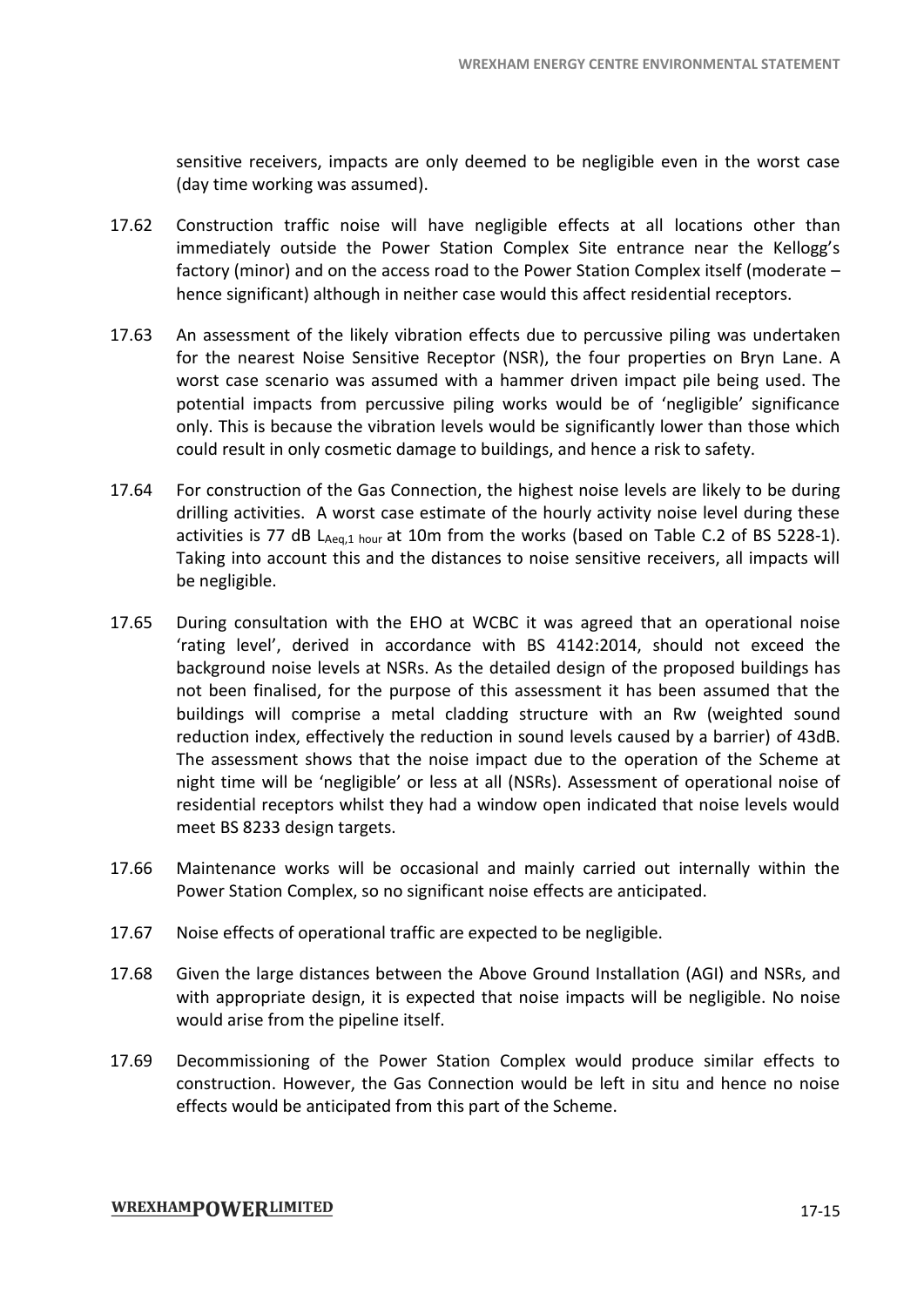## *Mitigation Measures*

- 17.70 Regular monitoring and investigation of noise complaints will be undertaken throughout the life span of the Scheme.
- 17.71 The assessment of the construction noise shows that in general the likely impacts would be 'negligible'. Although no specific mitigation measures would be required, in line with standard practice, Best Practicable Means (BPM) should be employed throughout the construction phase. A number of generic good practice mitigation measures are described in BS 5228-1:2009 +A1:2014 and are also included in the draft CEMP presented in Appendix 19.1.
- 17.72 Consideration will be given to using a batch concrete processor during the concrete pouring stages.
- 17.73 It is assumed the installed equipment will have similar or better noise emission characteristics to those presented in the noise assessment. It is also assumed that all installed equipment will be designed in a way to ensure tonal characteristics are minimised, since this affects the acoustic rating of noise. Where reasonably practicable, the use of quieter plant and equipment will be preferred, through selection and design of plant and equipment as appropriate. If necessary, plant and equipment will be fitted with silencing equipment (e.g. enclosures, baffles, attenuators) to ensure the levels specified in this chapter are achieved.
- 17.74 It is assumed that the construction of the Power Station Complex provides an overall Rw of 43dB or greater. This will apply to all buildings including the HRSGs. The overall sound reduction performance of the buildings is determined by the sound insulation performance of the individual building elements such as walls, roofs, doors, roof-lights and louvers as well as the presence of any gaps/weaknesses inherent in the construction. The walls, roofs, roof-lights and shutter doors of the process buildings will be acoustically designed to achieve high sound insulation through the building fabric.
- 17.75 Consideration will be given to the types of bypass and isolation valves used at the AGI in order to minimise noise generation.
- 17.76 Good operating practice will be employed for the control of noise. This includes adequate maintenance of any parts of plant or equipment whose deterioration may give rise to increases in noise, for example bearings or integrity of noise attenuation enclosures. When not in use, roller shutter doors will be kept closed.
- 17.77 Mechanical ventilation systems for supply or extraction of air to and from the process buildings will be designed to minimise noise emissions.
- 17.78 The assessment of decommissioning noise shows that in general the likely impacts would be 'negligible'. Although no specific mitigation measures would be required, in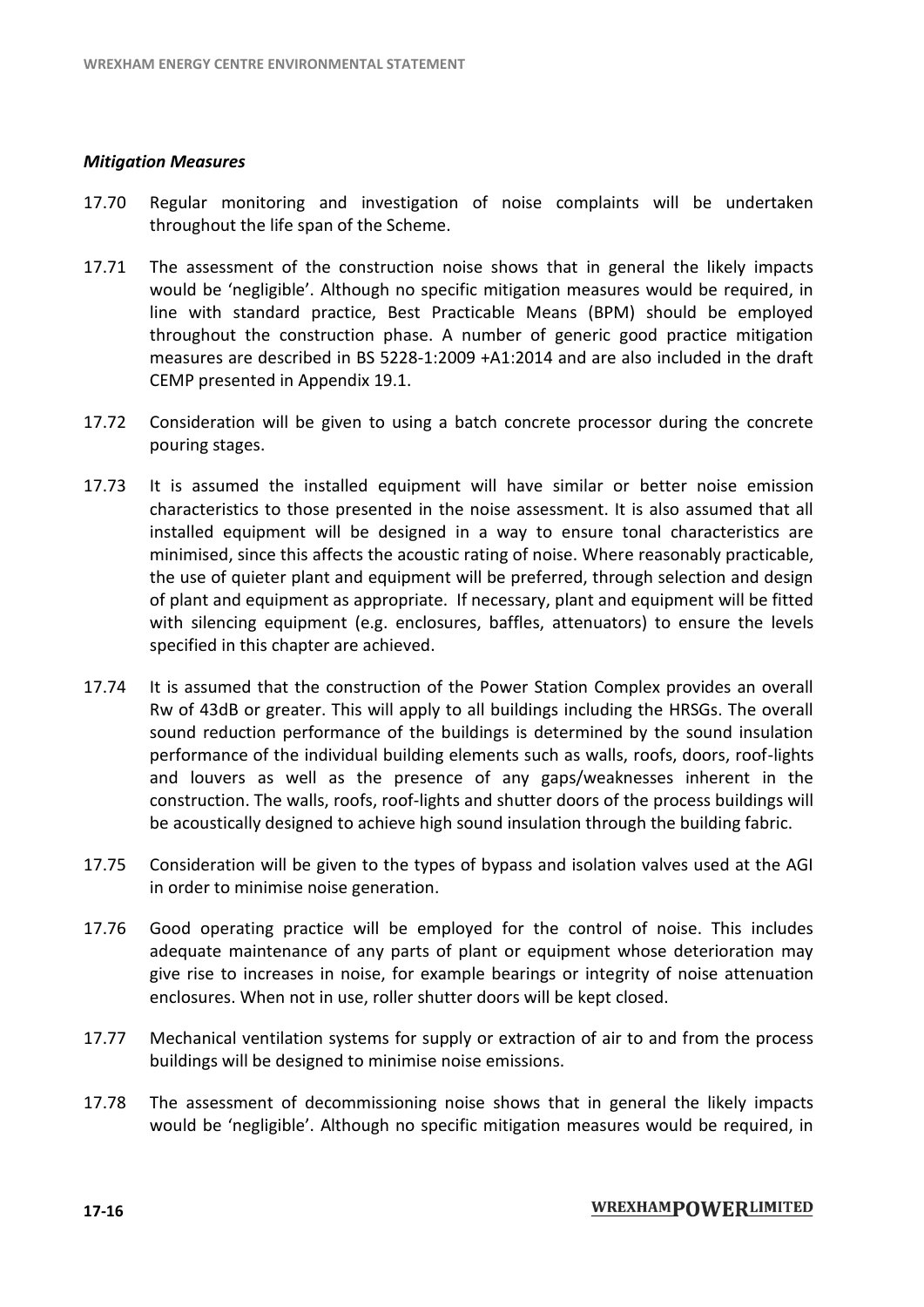line with standard practice, BPM should be employed throughout the decommissioning phase.

## *Residual Effects*

- 17.79 With the application of appropriate BPM, which is included in the draft CEMP, the residual effects would be negligible at all residential NSRs. During the construction phase, residual impacts from temporary traffic will be less than 1dB which is a 'negligible' impact at all locations other than:
	- the access road to the Power Station Complex Site (Site 6 in the Noise chapter 9), which is likely to have 'minor impacts.
- 17.80 The noise at Site 6 is not expected to affect any NSRs.
- 17.81 With the application of appropriate design measures described in this chapter, the residual effects of operation would be negligible at all NSRs. The residual impacts from road traffic noise during the operation of the Scheme will be 'negligible'.
- 17.82 With the application of BPM in line with guidance and construction techniques current at the time, it is expected that residual impacts of decommissioning would be 'negligible' at all residential NSRs.

#### **Ground Conditions**

#### *Impacts*

- 17.83 The construction phase of the Scheme could potentially disturb existing sources of contamination. Construction activities may introduce new pathways for migration of existing contamination such as excavation and exposure of contaminated soil, remobilisation of contaminants through soil disturbance and the creation of preferential pathways for surface water run-off and gas migration pathways. Mobilisation along such pathways could affect human health, in particular workers on adjacent sites within the WIE, pedestrians on nearby footpaths, and construction workers. Without mitigation a moderate risk may be presented to these receptors during construction; with similar risks during decommissioning.
- 17.84 There would be no increase in risk during operation.

#### *Mitigation Measures*

17.85 Prior to construction an intrusive Ground Investigation (GI) will be undertaken to quantify the level of contamination at the Site (if any) and assess the risks this presents

#### **WREXHAMPOWERLIMITED**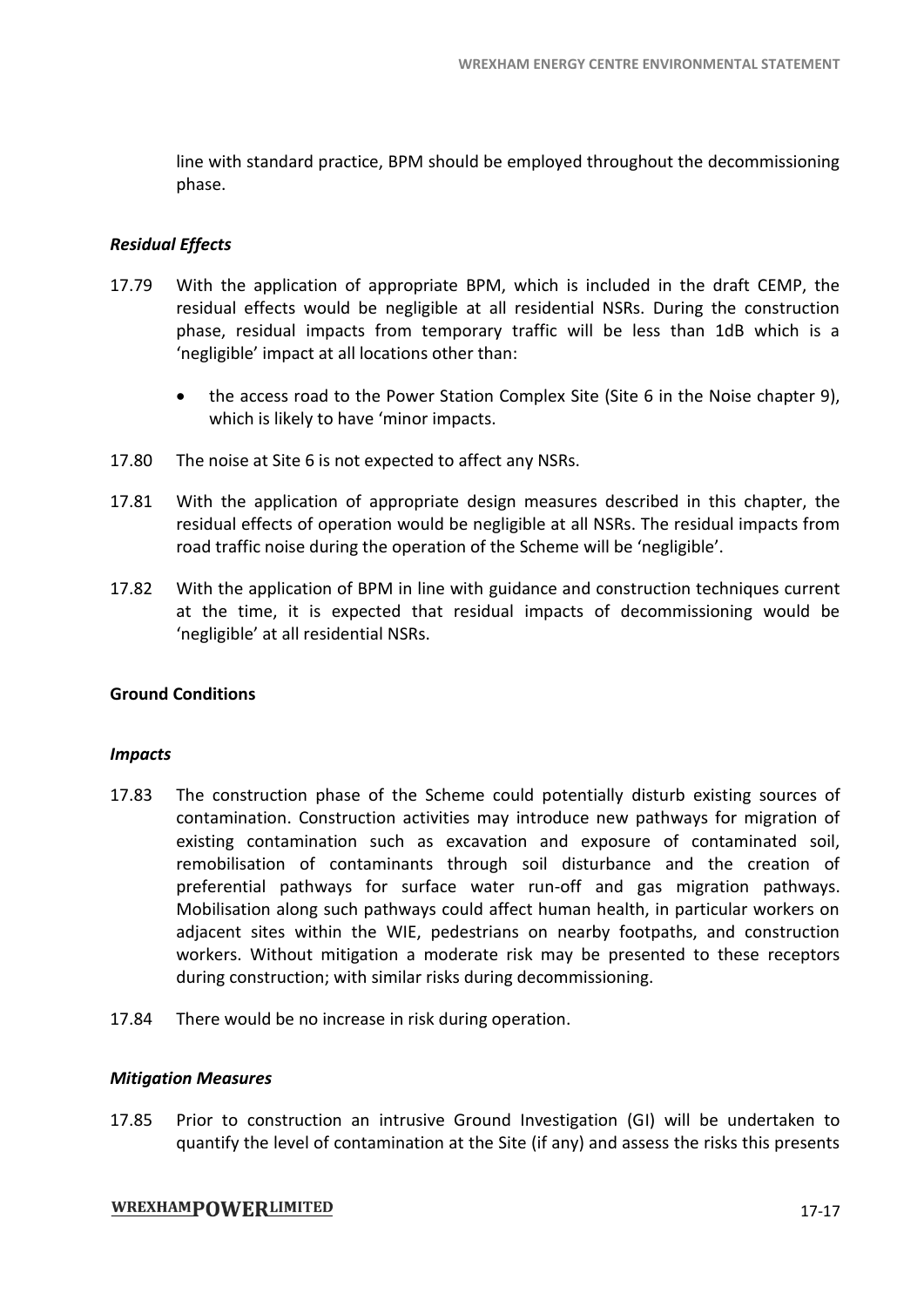to the identified receptors through construction of the Scheme. The GI will, as a minimum:

- identify the risk of unexploded ordnance being present on site through a specialist unexploded ordnance risk assessment (during the GI planning stage);
- characterise the areas of the Power Station Complex Site in terms of contamination, depth to groundwater, thickness of Made Ground and depth to bedrock;
- provide groundwater monitoring and chemical analytical data (including asbestos) specific to the Site to inform a quantitative land contamination assessment and remediation strategy (if necessary);
- provide chemical analytical data to inform appropriate design of foundations and services resistant to chemical attack; and
- obtain ground gas monitoring data to inform the building design.
- 17.86 During construction, mitigation measures for the Scheme include (but are not limited to):
	- implementation of appropriate dust suppression measures (included in the CEMP) to prevent migration of contaminated dust as set out in chapter 8 of this ES (Air Quality);
	- health and safety risk assessments, method statements and appropriate personal protective equipment (PPE) for the protection of construction workers; and
	- development of a methodology to identify what remedial actions will be undertaken and how such actions will be validated and recorded if unexpected contamination is encountered during the works.
- 17.87 The agreed mitigation measures will be incorporated into the CEMP which is secured through a requirement contained in the draft Order for the Scheme.
- 17.88 Mitigation measures implemented during construction (including remediation, if required) will help to reduce or remove the potential for impacts during operation. No mitigation measures specific to the operation phase have been identified. However, it is assumed for the purposes of this assessment that those mitigation measures identified for the construction phase will be undertaken and will improve the condition of the site (with regards to contamination) for the operation phase and decommissioning.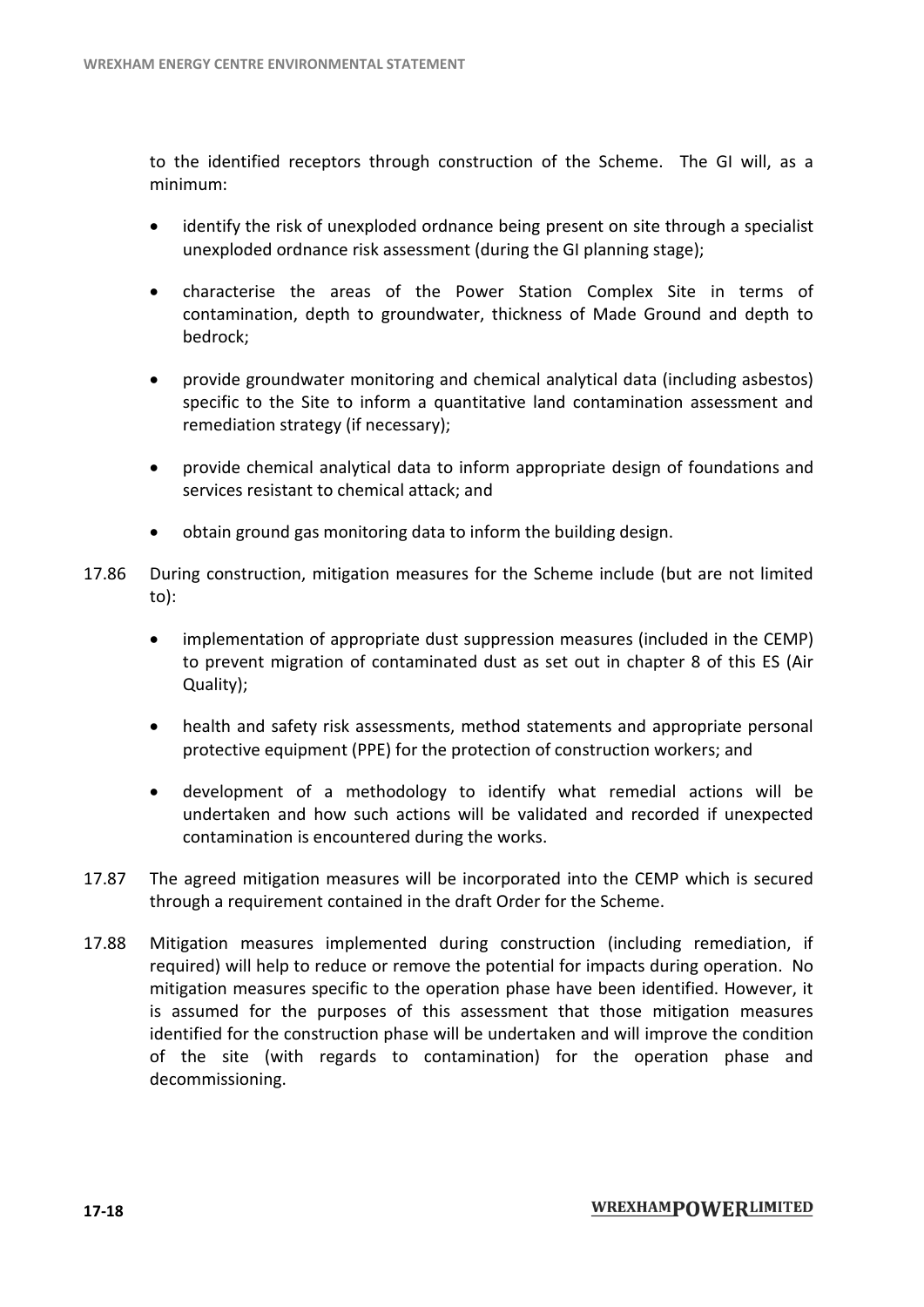17.89 With the exception of the GI and piling risk assessment the mitigation measures implemented during construction will be required during decommissioning of the Scheme.

## *Residual Effects*

17.90 During construction, the only human health effect that is not "neutral" is a minor adverse effect on construction workers; this is due to there being no construction workers on site prior to the construction phase, so any risk is greater than no risk. Similarly, there is a very low risk to operational staff which is deemed minor adverse only because such staff are not present prior to operation of the Scheme.

## **Water**

## *Impacts*

17.91 There is a risk that construction of the Scheme could have a minor adverse effect on the principal aquifer in the Kinnerton Sandstone formation, which, whilst not a direct source of drinking water is within the River Dee Basin from which groundwater is abstracted for drinking water (the closest being 1.5 km to the south west of the Site). There would also be similar risks during decommissioning. Once operational, hard standing and the implementation of the approved foul and surface water drainage strategy (Appendix 14.3) will mean that the potential for the aquifer to be affected will be reduced – leading to an insignificant or even beneficial effect.

## *Mitigation Measures*

- 17.92 The following mitigation measures are to be expected to be implemented during the construction phase of the Scheme, as part of BPM provided in the draft CEMP for the Scheme (Appendix 19.1):
	- bunding of potential contaminant sources such as tanks and excavated soils;
	- use of spill kits;
	- obtainment of appropriate permits for discharge to surface water;
	- capture of site runoff and attenuation of contaminants using sedimentation tanks/ponds prior to discharge to surface water;
	- application of appropriate care to avoid disturbance or rupture of underground services such as sewers, waste water pipes or fuel lines;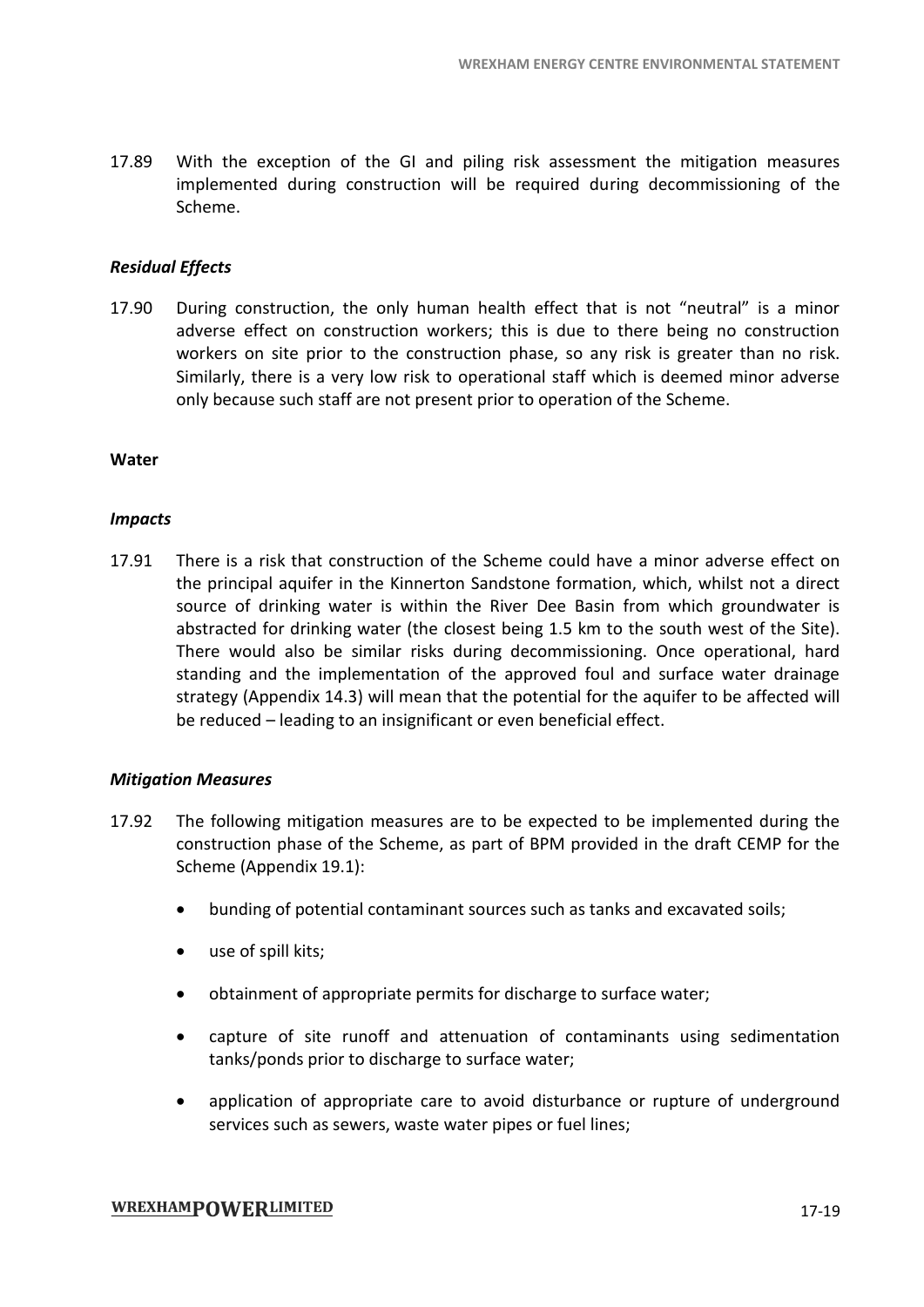- production of a piling risk assessment to prior to commencement of any piling construction;
- implementation of all works subject to Environment Agency's Pollution Prevention Guidance (PPG);
- implementation of all works in line with the Environment Agency's *'Groundwater Protection: Principles and Practice'* document<sup>184</sup>, which sets out their position on a range of activities, including the storage of pollutants and hazardous substances;
- laydown areas are situated within the Order Limits, which are entirely outside of the zone designated as Principal Aquifers or SPZ1; and
- implementation of the foul and surface water drainage strategy (document ref xx).
- 17.93 The following operational mitigation measures would be implemented as part of BPM:
	- bunding of potential contaminant sources such as fuel/ chemical tanks;
	- obtaining appropriate permits for discharge to surface water in accordance with the foul and surface water drainage strategy;
	- use of spill kits, particularly during maintenance activities; and
	- the use of a Hydrobrake, on the drainage system means the system can be easily shut off in case of a large spillage to prevent contaminated water discharging to the surface water drains and subsequently the River Dee.

## *Residual Effects*

17.94 Following mitigation, all residual risks arising from the Scheme will be insignificant.

17.95

## **RISK PERCEPTION, CUMULATIVE AND IN-COMBINATION EFFECTS**

#### **Risk Perception**

17.96 As was noted by PHE in its letter to PINS dated 23 April 2014, the perception of risk can be as important as actual risk. The size of the Scheme has reduced considerably from initial proposals and the Scheme does not have unusual or opaque aspects that are likely to lead to a disproportionate perception of risks by local residents.

 $\overline{a}$ 

<sup>184</sup> Environment Agency, 2013. https://www.gov.uk/government/publications/groundwater-protection-principlesand-practice-gp3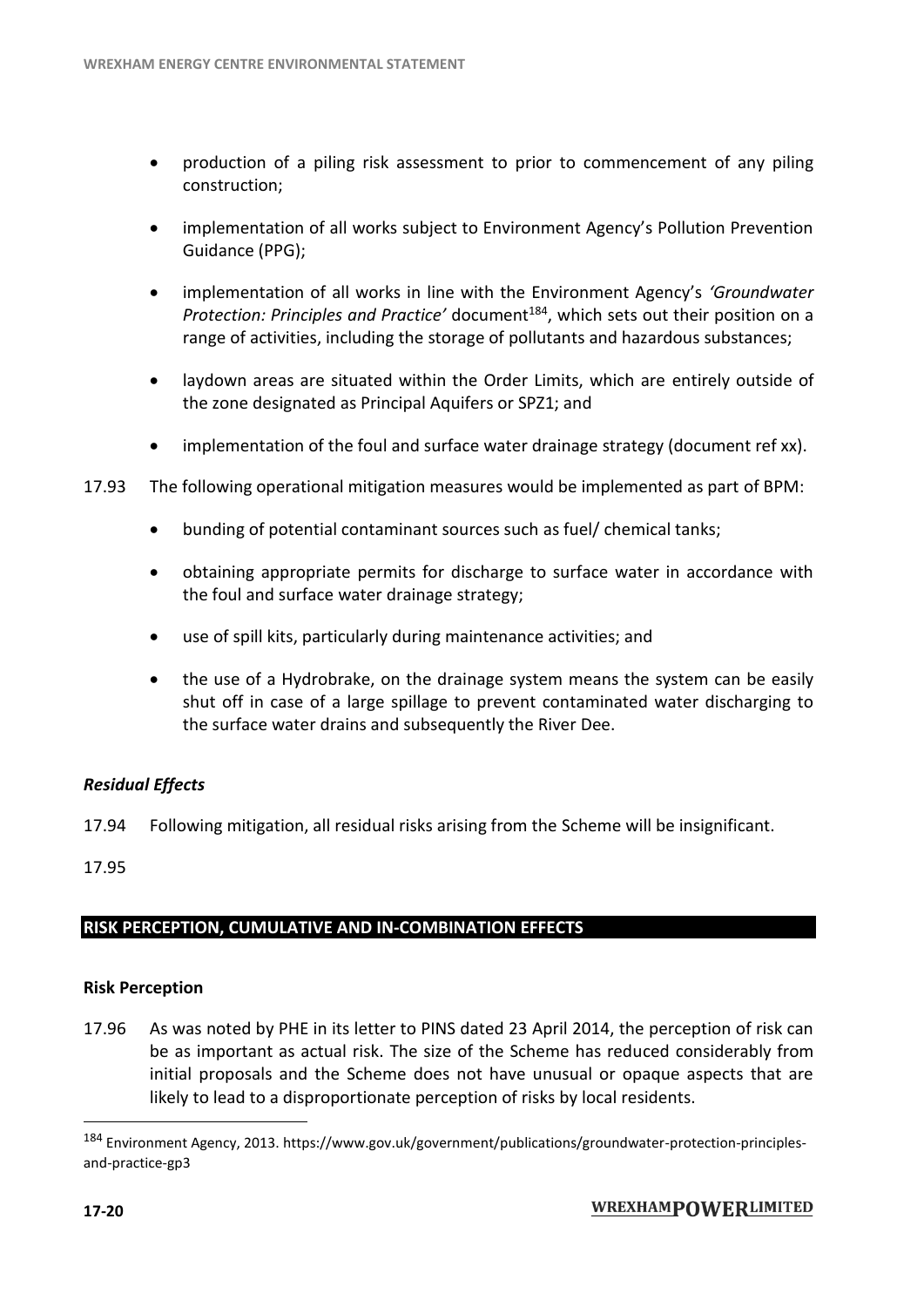17.97 As such it considered that the perception of risk is insignificant for the Scheme.

## **Cumulative**

## *Traffic*

17.98 It is considered that the cumulative traffic considered in the cumulative assessment in Chapter 7 of this ES does not significantly increase the impact on the WIE highway network, so effects detailed above for the Scheme will remain unchanged.

## *Air Quality*

17.99 It was found in the cumulative effects assessment in Chapter 8 that the dust risk category for the Site would not increase even if all proposed and under current construction developments were to be constructed concurrently with the Scheme. Cumulative effects of traffic movements on air quality are considered to be neutral. Pollutant concentrations at all receptors, including at the new North Wales Prison, which is anticipated to be operational in 2017 will remain well below Air Quality Strategy (AQS) objectives and cumulative effects of the Scheme emissions are hence considered to be insignificant.

## *Noise and Vibration*

17.100 As identified in the cumulative effects assessment in Chapter 9, there is not expected to be any significant effect from the Scheme in combination with any of the cumulatively assessed schemes, including construction noise, construction traffic, and operational noise and traffic.

## *Ground Conditions*

17.101 As set out in the cumulative effects assessment in Chapter 13, the cumulative effects of the assessed schemes will not change the significance of effect already reported for the Scheme in isolation.

## *Water*

17.102 Chapter 14 makes clear in its cumulative effects assessment that the cumulative impacts of the assessed schemes are negligible and would pose an insignificant effect to the overall water environment (including the Principal aquifer).